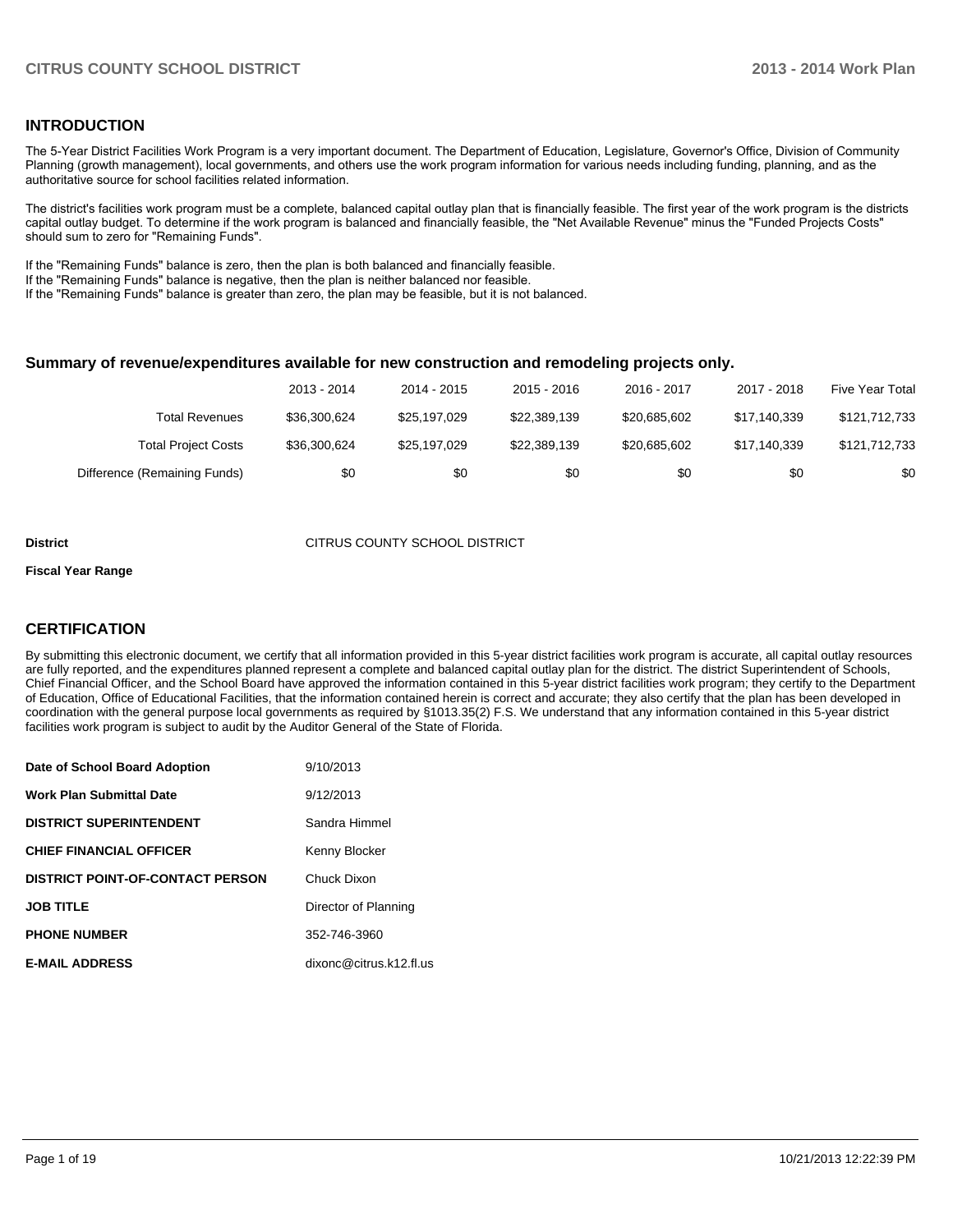# **Expenditures**

### **Expenditure for Maintenance, Repair and Renovation from 1.50-Mills and PECO**

Annually, prior to the adoption of the district school budget, each school board must prepare a tentative district facilities work program that includes a schedule of major repair and renovation projects necessary to maintain the educational and ancillary facilities of the district.

|                | Item                                                                                                                                                                                                                                                                                                                                                                                                                                                                                                                                                                                                                                                                                                                                     |           | 2014 - 2015<br>Projected | $2015 - 2016$<br>Projected | 2016 - 2017<br>Projected | 2017 - 2018<br>Projected | <b>Total</b> |
|----------------|------------------------------------------------------------------------------------------------------------------------------------------------------------------------------------------------------------------------------------------------------------------------------------------------------------------------------------------------------------------------------------------------------------------------------------------------------------------------------------------------------------------------------------------------------------------------------------------------------------------------------------------------------------------------------------------------------------------------------------------|-----------|--------------------------|----------------------------|--------------------------|--------------------------|--------------|
| <b>HVAC</b>    |                                                                                                                                                                                                                                                                                                                                                                                                                                                                                                                                                                                                                                                                                                                                          | \$272,355 | \$300,000                | \$300,000                  | \$300,000                | \$300,000                | \$1,472,355  |
| Locations:     | BUS GARAGE, CENTRAL RIDGE ELEMENTARY SCHOOL, CITRUS RESOURCE FOR EXCEPTIONAL STUDENT TRANSITION, CITRUS<br>SENIOR HIGH, CITRUS SPRINGS ELEMENTARY, CITRUS SPRINGS MIDDLE, CRYSTAL RIVER MIDDLE, CRYSTAL RIVER PRIMARY,<br>CRYSTAL RIVER SENIOR HIGH, DISTRICT SERVICES CENTER, FLORAL CITY ELEMENTARY, FOREST RIDGE ELEMENTARY,<br>HERNANDO ELEMENTARY, HOMOSASSA ELEMENTARY, INVERNESS MIDDLE, INVERNESS PRIMARY, JOHN H HEADLEE<br>TECHNOLOGY RESOURCE CENTER, LECANTO MIDDLE, LECANTO PRIMARY, LECANTO SENIOR HIGH, MAINTENANCE CRYSTAL<br>RIVER, MAINTENANCE LECANTO, MARINE SCIENCE STATION, PLEASANT GROVE ELEMENTARY, RENAISSANCE CENTER, ROCK<br>CRUSHER ELEMENTARY, STUDENT SERVICES CENTER, WITHLACHOOCHEE TECHNICAL INSTITUTE |           |                          |                            |                          |                          |              |
| Flooring       |                                                                                                                                                                                                                                                                                                                                                                                                                                                                                                                                                                                                                                                                                                                                          | \$232,896 | \$200,000                | \$200,000                  | \$200,000                | \$200,000                | \$1,032,896  |
| Locations:     | BUS GARAGE, CENTRAL RIDGE ELEMENTARY SCHOOL, CITRUS RESOURCE FOR EXCEPTIONAL STUDENT TRANSITION, CITRUS<br>SENIOR HIGH, CITRUS SPRINGS ELEMENTARY, CITRUS SPRINGS MIDDLE, CRYSTAL RIVER MIDDLE, CRYSTAL RIVER PRIMARY,<br>CRYSTAL RIVER SENIOR HIGH, DISTRICT SERVICES CENTER, FLORAL CITY ELEMENTARY, FOREST RIDGE ELEMENTARY,<br>HERNANDO ELEMENTARY, HOMOSASSA ELEMENTARY, INVERNESS MIDDLE, INVERNESS PRIMARY, JOHN H HEADLEE<br>TECHNOLOGY RESOURCE CENTER, LECANTO MIDDLE, LECANTO PRIMARY, LECANTO SENIOR HIGH, MAINTENANCE CRYSTAL<br>RIVER, MAINTENANCE LECANTO, MARINE SCIENCE STATION, PLEASANT GROVE ELEMENTARY, RENAISSANCE CENTER, ROCK<br>CRUSHER ELEMENTARY, STUDENT SERVICES CENTER, WITHLACHOOCHEE TECHNICAL INSTITUTE |           |                          |                            |                          |                          |              |
| Roofing        |                                                                                                                                                                                                                                                                                                                                                                                                                                                                                                                                                                                                                                                                                                                                          | \$90,000  | \$50,000                 | \$50,000                   | \$50,000                 | \$50,000                 | \$290.000    |
| Locations:     | BUS GARAGE, CENTRAL RIDGE ELEMENTARY SCHOOL, CITRUS RESOURCE FOR EXCEPTIONAL STUDENT TRANSITION, CITRUS<br>SENIOR HIGH, CITRUS SPRINGS ELEMENTARY, CITRUS SPRINGS MIDDLE, CRYSTAL RIVER MIDDLE, CRYSTAL RIVER PRIMARY,<br>CRYSTAL RIVER SENIOR HIGH, DISTRICT SERVICES CENTER, FLORAL CITY ELEMENTARY, FOREST RIDGE ELEMENTARY,<br>HERNANDO ELEMENTARY, HOMOSASSA ELEMENTARY, INVERNESS MIDDLE, INVERNESS PRIMARY, JOHN H HEADLEE<br>TECHNOLOGY RESOURCE CENTER, LECANTO MIDDLE, LECANTO PRIMARY, LECANTO SENIOR HIGH, MAINTENANCE CRYSTAL<br>RIVER, MAINTENANCE LECANTO, MARINE SCIENCE STATION, PLEASANT GROVE ELEMENTARY, RENAISSANCE CENTER, ROCK<br>CRUSHER ELEMENTARY, STUDENT SERVICES CENTER, WITHLACHOOCHEE TECHNICAL INSTITUTE |           |                          |                            |                          |                          |              |
| Safety to Life |                                                                                                                                                                                                                                                                                                                                                                                                                                                                                                                                                                                                                                                                                                                                          | \$470,000 | \$350,000                | \$350,000                  | \$350,000                | \$350,000                | \$1,870,000  |
| Locations:     | BUS GARAGE, CENTRAL RIDGE ELEMENTARY SCHOOL, CITRUS RESOURCE FOR EXCEPTIONAL STUDENT TRANSITION, CITRUS<br>SENIOR HIGH, CITRUS SPRINGS ELEMENTARY, CITRUS SPRINGS MIDDLE, CRYSTAL RIVER MIDDLE, CRYSTAL RIVER PRIMARY,<br>CRYSTAL RIVER SENIOR HIGH, DISTRICT SERVICES CENTER, FLORAL CITY ELEMENTARY, FOREST RIDGE ELEMENTARY,<br>HERNANDO ELEMENTARY, HOMOSASSA ELEMENTARY, INVERNESS MIDDLE, INVERNESS PRIMARY, JOHN H HEADLEE<br>TECHNOLOGY RESOURCE CENTER, LECANTO MIDDLE, LECANTO PRIMARY, LECANTO SENIOR HIGH, MAINTENANCE CRYSTAL<br>RIVER, MAINTENANCE LECANTO, MARINE SCIENCE STATION, PLEASANT GROVE ELEMENTARY, RENAISSANCE CENTER, ROCK<br>CRUSHER ELEMENTARY, STUDENT SERVICES CENTER, WITHLACHOOCHEE TECHNICAL INSTITUTE |           |                          |                            |                          |                          |              |
| Fencing        |                                                                                                                                                                                                                                                                                                                                                                                                                                                                                                                                                                                                                                                                                                                                          | \$25,000  | \$25,000                 | \$25,000                   | \$25,000                 | \$25,000                 | \$125,000    |
| Locations:     | BUS GARAGE, CENTRAL RIDGE ELEMENTARY SCHOOL, CITRUS RESOURCE FOR EXCEPTIONAL STUDENT TRANSITION, CITRUS<br>SENIOR HIGH, CITRUS SPRINGS ELEMENTARY, CITRUS SPRINGS MIDDLE, CRYSTAL RIVER MIDDLE, CRYSTAL RIVER PRIMARY,<br>CRYSTAL RIVER SENIOR HIGH, DISTRICT SERVICES CENTER, FLORAL CITY ELEMENTARY, FOREST RIDGE ELEMENTARY,<br>HERNANDO ELEMENTARY, HOMOSASSA ELEMENTARY, INVERNESS MIDDLE, INVERNESS PRIMARY, JOHN H HEADLEE<br>TECHNOLOGY RESOURCE CENTER. LECANTO MIDDLE, LECANTO PRIMARY, LECANTO SENIOR HIGH, MAINTENANCE CRYSTAL<br>RIVER, MAINTENANCE LECANTO, MARINE SCIENCE STATION, PLEASANT GROVE ELEMENTARY, RENAISSANCE CENTER, ROCK<br>CRUSHER ELEMENTARY, STUDENT SERVICES CENTER, WITHLACHOOCHEE TECHNICAL INSTITUTE |           |                          |                            |                          |                          |              |
| Parking        |                                                                                                                                                                                                                                                                                                                                                                                                                                                                                                                                                                                                                                                                                                                                          | \$264,227 | \$200,000                | \$200,000                  | \$200,000                | \$200,000                | \$1,064,227  |
| Locations:     | BUS GARAGE, CENTRAL RIDGE ELEMENTARY SCHOOL, CITRUS RESOURCE FOR EXCEPTIONAL STUDENT TRANSITION, CITRUS<br>SENIOR HIGH, CITRUS SPRINGS ELEMENTARY, CITRUS SPRINGS MIDDLE, CRYSTAL RIVER MIDDLE, CRYSTAL RIVER PRIMARY,<br>CRYSTAL RIVER SENIOR HIGH. DISTRICT SERVICES CENTER. FLORAL CITY ELEMENTARY. FOREST RIDGE ELEMENTARY.<br>HERNANDO ELEMENTARY, HOMOSASSA ELEMENTARY, INVERNESS MIDDLE, INVERNESS PRIMARY, JOHN H HEADLEE<br>TECHNOLOGY RESOURCE CENTER, LECANTO MIDDLE, LECANTO PRIMARY, LECANTO SENIOR HIGH, MAINTENANCE CRYSTAL<br>RIVER, MAINTENANCE LECANTO, MARINE SCIENCE STATION, PLEASANT GROVE ELEMENTARY, RENAISSANCE CENTER, ROCK<br>CRUSHER ELEMENTARY, STUDENT SERVICES CENTER, WITHLACHOOCHEE TECHNICAL INSTITUTE |           |                          |                            |                          |                          |              |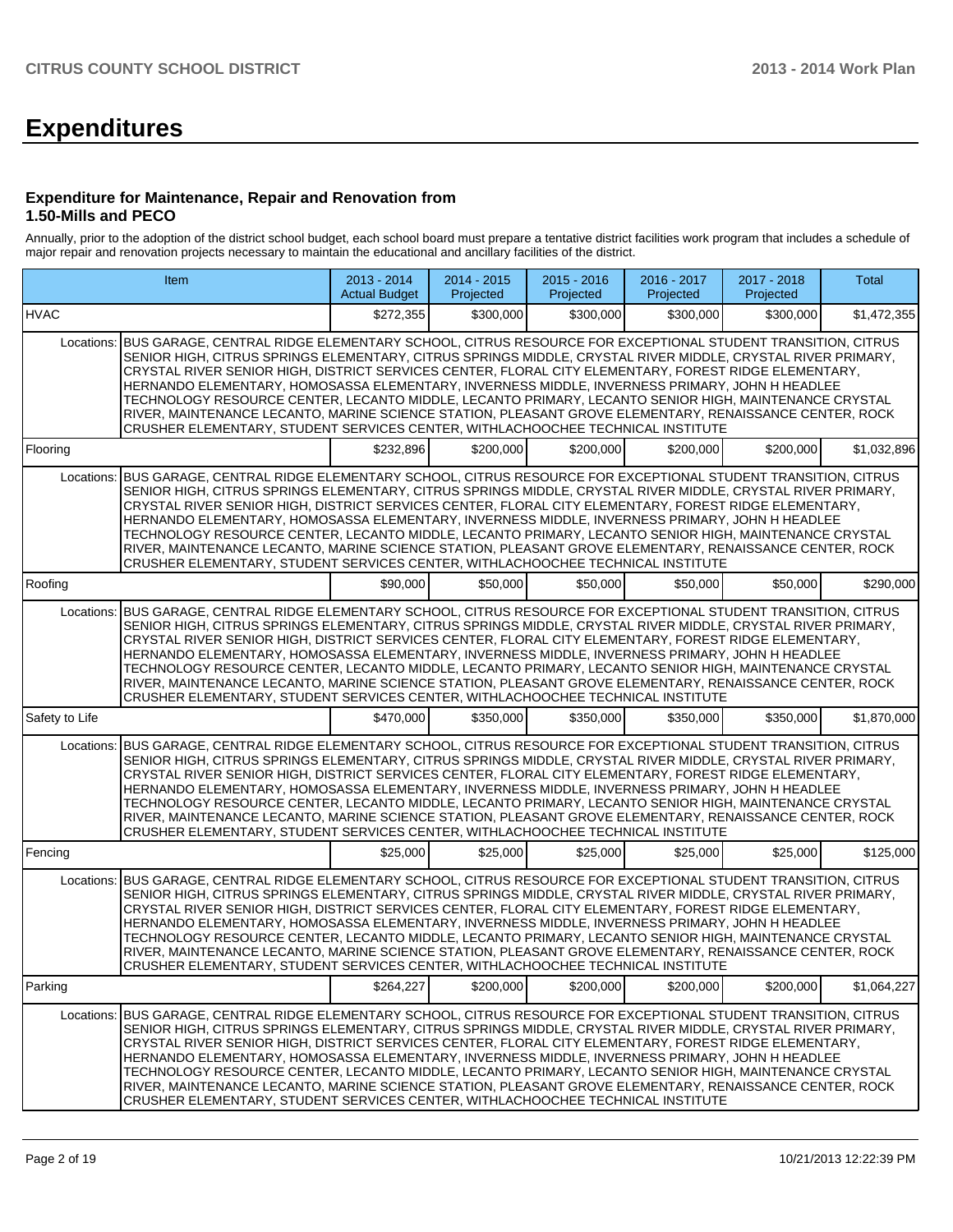| Electrical                       |                                                                                                                                                                                                                                                                                                                                                                                                                                                                                                                                                                                                                                                                                                                                                     | \$402,000   | \$250,000      | \$250,000   | \$250,000   | \$250.000   | \$1,402,000  |
|----------------------------------|-----------------------------------------------------------------------------------------------------------------------------------------------------------------------------------------------------------------------------------------------------------------------------------------------------------------------------------------------------------------------------------------------------------------------------------------------------------------------------------------------------------------------------------------------------------------------------------------------------------------------------------------------------------------------------------------------------------------------------------------------------|-------------|----------------|-------------|-------------|-------------|--------------|
|                                  | Locations: BUS GARAGE, CENTRAL RIDGE ELEMENTARY SCHOOL, CITRUS RESOURCE FOR EXCEPTIONAL STUDENT TRANSITION, CITRUS<br>SENIOR HIGH, CITRUS SPRINGS ELEMENTARY, CITRUS SPRINGS MIDDLE, CRYSTAL RIVER MIDDLE, CRYSTAL RIVER PRIMARY,<br>CRYSTAL RIVER SENIOR HIGH, DISTRICT SERVICES CENTER, FLORAL CITY ELEMENTARY, FOREST RIDGE ELEMENTARY,<br>HERNANDO ELEMENTARY, HOMOSASSA ELEMENTARY, INVERNESS MIDDLE, INVERNESS PRIMARY, JOHN H HEADLEE<br>TECHNOLOGY RESOURCE CENTER, LECANTO MIDDLE, LECANTO PRIMARY, LECANTO SENIOR HIGH, MAINTENANCE CRYSTAL<br>RIVER, MAINTENANCE LECANTO, MARINE SCIENCE STATION, PLEASANT GROVE ELEMENTARY, RENAISSANCE CENTER, ROCK<br>CRUSHER ELEMENTARY, STUDENT SERVICES CENTER, WITHLACHOOCHEE TECHNICAL INSTITUTE |             |                |             |             |             |              |
| Fire Alarm                       |                                                                                                                                                                                                                                                                                                                                                                                                                                                                                                                                                                                                                                                                                                                                                     | \$40,000    | \$60,000       | \$60,000    | \$60,000    | \$60,000    | \$280,000    |
|                                  | Locations: BUS GARAGE, CENTRAL RIDGE ELEMENTARY SCHOOL, CITRUS RESOURCE FOR EXCEPTIONAL STUDENT TRANSITION, CITRUS<br>SENIOR HIGH, CITRUS SPRINGS ELEMENTARY, CITRUS SPRINGS MIDDLE, CRYSTAL RIVER MIDDLE, CRYSTAL RIVER PRIMARY,<br>CRYSTAL RIVER SENIOR HIGH, DISTRICT SERVICES CENTER, FLORAL CITY ELEMENTARY, FOREST RIDGE ELEMENTARY,<br>HERNANDO ELEMENTARY, HOMOSASSA ELEMENTARY, INVERNESS MIDDLE, INVERNESS PRIMARY, JOHN H HEADLEE<br>TECHNOLOGY RESOURCE CENTER, LECANTO MIDDLE, LECANTO PRIMARY, LECANTO SENIOR HIGH, MAINTENANCE CRYSTAL<br>RIVER, MAINTENANCE LECANTO, MARINE SCIENCE STATION, PLEASANT GROVE ELEMENTARY, RENAISSANCE CENTER, ROCK<br>CRUSHER ELEMENTARY, STUDENT SERVICES CENTER, WITHLACHOOCHEE TECHNICAL INSTITUTE |             |                |             |             |             |              |
| Telephone/Intercom System        |                                                                                                                                                                                                                                                                                                                                                                                                                                                                                                                                                                                                                                                                                                                                                     | \$0         | $\frac{1}{20}$ | \$0         | \$0         | \$0         | \$0          |
|                                  | Locations: No Locations for this expenditure.                                                                                                                                                                                                                                                                                                                                                                                                                                                                                                                                                                                                                                                                                                       |             |                |             |             |             |              |
| <b>Closed Circuit Television</b> |                                                                                                                                                                                                                                                                                                                                                                                                                                                                                                                                                                                                                                                                                                                                                     | \$0         | \$0            | \$0         | \$0]        | \$0         | \$0          |
|                                  | Locations: No Locations for this expenditure.                                                                                                                                                                                                                                                                                                                                                                                                                                                                                                                                                                                                                                                                                                       |             |                |             |             |             |              |
| Paint                            |                                                                                                                                                                                                                                                                                                                                                                                                                                                                                                                                                                                                                                                                                                                                                     | \$331,664   | \$250,000      | \$250,000   | \$250,000   | \$250,000   | \$1,331,664  |
| Locations:                       | BUS GARAGE. CENTRAL RIDGE ELEMENTARY SCHOOL. CITRUS RESOURCE FOR EXCEPTIONAL STUDENT TRANSITION. CITRUS<br>SENIOR HIGH, CITRUS SPRINGS ELEMENTARY, CITRUS SPRINGS MIDDLE, CRYSTAL RIVER MIDDLE, CRYSTAL RIVER PRIMARY,<br>CRYSTAL RIVER SENIOR HIGH, DISTRICT SERVICES CENTER, FLORAL CITY ELEMENTARY, FOREST RIDGE ELEMENTARY,<br>HERNANDO ELEMENTARY, HOMOSASSA ELEMENTARY, INVERNESS MIDDLE, INVERNESS PRIMARY, JOHN H HEADLEE<br>TECHNOLOGY RESOURCE CENTER, LECANTO MIDDLE, LECANTO PRIMARY, LECANTO SENIOR HIGH, MAINTENANCE CRYSTAL<br>RIVER, MAINTENANCE LECANTO, MARINE SCIENCE STATION, PLEASANT GROVE ELEMENTARY, RENAISSANCE CENTER, ROCK<br>CRUSHER ELEMENTARY, STUDENT SERVICES CENTER, WITHLACHOOCHEE TECHNICAL INSTITUTE            |             |                |             |             |             |              |
| Maintenance/Repair               |                                                                                                                                                                                                                                                                                                                                                                                                                                                                                                                                                                                                                                                                                                                                                     | \$1.321.940 | \$0            | \$0         | sol         | \$0         | \$1.321.940  |
|                                  | Locations: BUS GARAGE, CENTRAL RIDGE ELEMENTARY SCHOOL, CITRUS RESOURCE FOR EXCEPTIONAL STUDENT TRANSITION, CITRUS<br>SENIOR HIGH, CITRUS SPRINGS ELEMENTARY, CITRUS SPRINGS MIDDLE, CRYSTAL RIVER MIDDLE, CRYSTAL RIVER PRIMARY,<br>CRYSTAL RIVER SENIOR HIGH, DISTRICT SERVICES CENTER, FLORAL CITY ELEMENTARY, FOREST RIDGE ELEMENTARY,<br>HERNANDO ELEMENTARY, HOMOSASSA ELEMENTARY, INVERNESS MIDDLE, INVERNESS PRIMARY, JOHN H HEADLEE<br>TECHNOLOGY RESOURCE CENTER, LECANTO MIDDLE, LECANTO PRIMARY, LECANTO SENIOR HIGH, MAINTENANCE CRYSTAL<br>RIVER, MAINTENANCE LECANTO, MARINE SCIENCE STATION, PLEASANT GROVE ELEMENTARY, RENAISSANCE CENTER, ROCK<br>CRUSHER ELEMENTARY, STUDENT SERVICES CENTER, WITHLACHOOCHEE TECHNICAL INSTITUTE |             |                |             |             |             |              |
|                                  | Sub Total:                                                                                                                                                                                                                                                                                                                                                                                                                                                                                                                                                                                                                                                                                                                                          | \$3,450,082 | \$1,685,000    | \$1,685,000 | \$1,685,000 | \$1,685,000 | \$10,190,082 |

| <b>IPECO Maintenance Expenditures</b> | \$0         | \$0         | \$22,995    | \$72,064    | \$172.744   | \$267,803    |
|---------------------------------------|-------------|-------------|-------------|-------------|-------------|--------------|
| 1.50 Mill Sub Total: I                | \$5,371,331 | \$3,500,000 | \$3,477,005 | \$3,427,936 | \$3,327,256 | \$19,103,528 |

| Other Items                                                                                                                                                                                                                                                                                                                                                                                                                                                                                                                                                                                                                                                                                                                                          | $2013 - 2014$<br><b>Actual Budget</b> | $2014 - 2015$<br>Projected | $2015 - 2016$<br>Projected | $2016 - 2017$<br>Projected | $2017 - 2018$<br>Projected | Total       |
|------------------------------------------------------------------------------------------------------------------------------------------------------------------------------------------------------------------------------------------------------------------------------------------------------------------------------------------------------------------------------------------------------------------------------------------------------------------------------------------------------------------------------------------------------------------------------------------------------------------------------------------------------------------------------------------------------------------------------------------------------|---------------------------------------|----------------------------|----------------------------|----------------------------|----------------------------|-------------|
| Site Security (locks & equipment)                                                                                                                                                                                                                                                                                                                                                                                                                                                                                                                                                                                                                                                                                                                    | \$225,000                             | \$200,000                  | \$200,000                  | \$200,000                  | \$200,000                  | \$1,025,000 |
| Locations BUS GARAGE, CENTRAL RIDGE ELEMENTARY SCHOOL, CITRUS RESOURCE FOR EXCEPTIONAL STUDENT TRANSITION, CITRUS<br>[SENIOR HIGH, CITRUS SPRINGS ELEMENTARY, CITRUS SPRINGS MIDDLE, CRYSTAL RIVER MIDDLE, CRYSTAL RIVER PRIMARY,<br>CRYSTAL RIVER SENIOR HIGH, DISTRICT SERVICES CENTER, FLORAL CITY ELEMENTARY, FOREST RIDGE ELEMENTARY,<br>HERNANDO ELEMENTARY, HOMOSASSA ELEMENTARY, INVERNESS MIDDLE, INVERNESS PRIMARY, JOHN H HEADLEE<br>TECHNOLOGY RESOURCE CENTER, LECANTO MIDDLE, LECANTO PRIMARY, LECANTO SENIOR HIGH, MAINTENANCE CRYSTAL<br>IRIVER, MAINTENANCE LECANTO, MARINE SCIENCE STATION, PLEASANT GROVE ELEMENTARY, RENAISSANCE CENTER, ROCK<br>CRUSHER ELEMENTARY, STUDENT SERVICES CENTER, WITHLACHOOCHEE TECHNICAL INSTITUTE |                                       |                            |                            |                            |                            |             |
| Hood Suppression                                                                                                                                                                                                                                                                                                                                                                                                                                                                                                                                                                                                                                                                                                                                     | \$5,000                               | \$5.000                    | \$5,000                    | \$5.000                    | \$5,000                    | \$25,000    |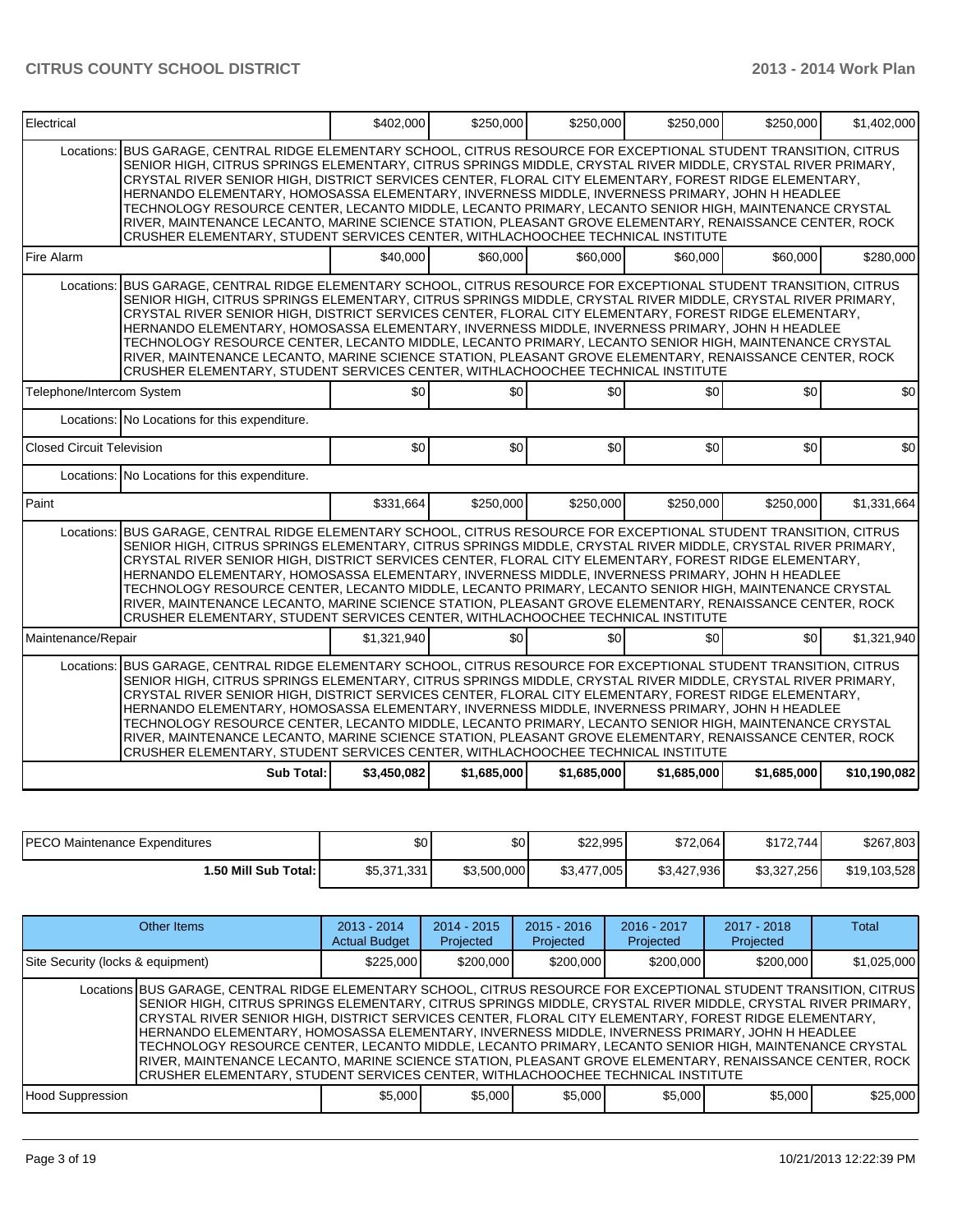|                           | Locations CENTRAL RIDGE ELEMENTARY SCHOOL, CITRUS SENIOR HIGH, CITRUS SPRINGS ELEMENTARY, CITRUS SPRINGS MIDDLE,<br>CRYSTAL RIVER MIDDLE, CRYSTAL RIVER PRIMARY, CRYSTAL RIVER SENIOR HIGH, FLORAL CITY ELEMENTARY, FOREST<br>RIDGE ELEMENTARY, HERNANDO ELEMENTARY, HOMOSASSA ELEMENTARY, INVERNESS MIDDLE, INVERNESS PRIMARY,<br>LECANTO MIDDLE, LECANTO PRIMARY, LECANTO SENIOR HIGH, MARINE SCIENCE STATION, PLEASANT GROVE ELEMENTARY,<br>RENAISSANCE CENTER, ROCK CRUSHER ELEMENTARY, WITHLACHOOCHEE TECHNICAL INSTITUTE                                                                                                                                                                                                                     |           |           |           |           |           |             |  |  |
|---------------------------|----------------------------------------------------------------------------------------------------------------------------------------------------------------------------------------------------------------------------------------------------------------------------------------------------------------------------------------------------------------------------------------------------------------------------------------------------------------------------------------------------------------------------------------------------------------------------------------------------------------------------------------------------------------------------------------------------------------------------------------------------|-----------|-----------|-----------|-----------|-----------|-------------|--|--|
| Lockers                   |                                                                                                                                                                                                                                                                                                                                                                                                                                                                                                                                                                                                                                                                                                                                                    | \$20,000  | \$20,000  | \$20,000  | \$20,000  | \$20,000  | \$100,000   |  |  |
|                           | Locations CITRUS SENIOR HIGH, CITRUS SPRINGS MIDDLE, CRYSTAL RIVER MIDDLE, CRYSTAL RIVER SENIOR HIGH, LECANTO SENIOR<br>HIGH, RENAISSANCE CENTER, WITHLACHOOCHEE TECHNICAL INSTITUTE                                                                                                                                                                                                                                                                                                                                                                                                                                                                                                                                                               |           |           |           |           |           |             |  |  |
| Doors and Windows         |                                                                                                                                                                                                                                                                                                                                                                                                                                                                                                                                                                                                                                                                                                                                                    | \$200,000 | \$200,000 | \$200,000 | \$200,000 | \$200,000 | \$1,000,000 |  |  |
|                           | Locations BUS GARAGE, CENTRAL RIDGE ELEMENTARY SCHOOL, CITRUS RESOURCE FOR EXCEPTIONAL STUDENT TRANSITION, CITRUS<br>SENIOR HIGH, CITRUS SPRINGS ELEMENTARY, CITRUS SPRINGS MIDDLE, CRYSTAL RIVER MIDDLE, CRYSTAL RIVER PRIMARY,<br>CRYSTAL RIVER SENIOR HIGH, DISTRICT SERVICES CENTER, FLORAL CITY ELEMENTARY, FOREST RIDGE ELEMENTARY,<br>HERNANDO ELEMENTARY, HOMOSASSA ELEMENTARY, INVERNESS MIDDLE, INVERNESS PRIMARY, JOHN H HEADLEE<br>TECHNOLOGY RESOURCE CENTER, LECANTO MIDDLE, LECANTO PRIMARY, LECANTO SENIOR HIGH, MAINTENANCE CRYSTAL<br>RIVER, MAINTENANCE LECANTO, MARINE SCIENCE STATION, PLEASANT GROVE ELEMENTARY, RENAISSANCE CENTER, ROCK<br>CRUSHER ELEMENTARY, STUDENT SERVICES CENTER, WITHLACHOOCHEE TECHNICAL INSTITUTE |           |           |           |           |           |             |  |  |
| Concrete                  |                                                                                                                                                                                                                                                                                                                                                                                                                                                                                                                                                                                                                                                                                                                                                    | \$100,000 | \$100,000 | \$100,000 | \$100,000 | \$100,000 | \$500,000   |  |  |
|                           | Locations BUS GARAGE, CENTRAL RIDGE ELEMENTARY SCHOOL, CITRUS RESOURCE FOR EXCEPTIONAL STUDENT TRANSITION, CITRUS<br>SENIOR HIGH, CITRUS SPRINGS ELEMENTARY, CITRUS SPRINGS MIDDLE, CRYSTAL RIVER MIDDLE, CRYSTAL RIVER PRIMARY,<br>CRYSTAL RIVER SENIOR HIGH, DISTRICT SERVICES CENTER, FLORAL CITY ELEMENTARY, FOREST RIDGE ELEMENTARY,<br>HERNANDO ELEMENTARY, HOMOSASSA ELEMENTARY, INVERNESS MIDDLE, INVERNESS PRIMARY, JOHN H HEADLEE<br>TECHNOLOGY RESOURCE CENTER, LECANTO MIDDLE, LECANTO PRIMARY, LECANTO SENIOR HIGH, MAINTENANCE CRYSTAL<br>RIVER, MAINTENANCE LECANTO, MARINE SCIENCE STATION, PLEASANT GROVE ELEMENTARY, RENAISSANCE CENTER, ROCK<br>CRUSHER ELEMENTARY, STUDENT SERVICES CENTER, WITHLACHOOCHEE TECHNICAL INSTITUTE |           |           |           |           |           |             |  |  |
| Ceilings and Acoustical   |                                                                                                                                                                                                                                                                                                                                                                                                                                                                                                                                                                                                                                                                                                                                                    | \$50,000  | \$50,000  | \$50,000  | \$50,000  | \$50,000  | \$250,000   |  |  |
|                           | Locations BUS GARAGE, CENTRAL RIDGE ELEMENTARY SCHOOL, CITRUS RESOURCE FOR EXCEPTIONAL STUDENT TRANSITION, CITRUS<br>SENIOR HIGH, CITRUS SPRINGS ELEMENTARY, CITRUS SPRINGS MIDDLE, CRYSTAL RIVER MIDDLE, CRYSTAL RIVER PRIMARY,<br>CRYSTAL RIVER SENIOR HIGH, DISTRICT SERVICES CENTER, FLORAL CITY ELEMENTARY, FOREST RIDGE ELEMENTARY,<br>HERNANDO ELEMENTARY, HOMOSASSA ELEMENTARY, INVERNESS MIDDLE, INVERNESS PRIMARY, JOHN H HEADLEE<br>TECHNOLOGY RESOURCE CENTER, LECANTO MIDDLE, LECANTO PRIMARY, LECANTO SENIOR HIGH, MAINTENANCE CRYSTAL<br>RIVER, MAINTENANCE LECANTO, MARINE SCIENCE STATION, PLEASANT GROVE ELEMENTARY, RENAISSANCE CENTER, ROCK<br>CRUSHER ELEMENTARY, STUDENT SERVICES CENTER, WITHLACHOOCHEE TECHNICAL INSTITUTE |           |           |           |           |           |             |  |  |
| <b>Gym Maintenance</b>    |                                                                                                                                                                                                                                                                                                                                                                                                                                                                                                                                                                                                                                                                                                                                                    | \$33,000  | \$35,000  | \$35,000  | \$35,000  | \$35,000  | \$173,000   |  |  |
|                           | Locations CITRUS RESOURCE FOR EXCEPTIONAL STUDENT TRANSITION, CITRUS SENIOR HIGH, CITRUS SPRINGS MIDDLE, CRYSTAL<br>RIVER MIDDLE, CRYSTAL RIVER SENIOR HIGH, INVERNESS MIDDLE, LECANTO MIDDLE, LECANTO SENIOR HIGH                                                                                                                                                                                                                                                                                                                                                                                                                                                                                                                                 |           |           |           |           |           |             |  |  |
| <b>Energy Manangement</b> |                                                                                                                                                                                                                                                                                                                                                                                                                                                                                                                                                                                                                                                                                                                                                    | \$144.000 | \$150,000 | \$150,000 | \$150,000 | \$150,000 | \$744,000   |  |  |
|                           | Locations BUS GARAGE, CENTRAL RIDGE ELEMENTARY SCHOOL, CITRUS RESOURCE FOR EXCEPTIONAL STUDENT TRANSITION, CITRUS<br>SENIOR HIGH, CITRUS SPRINGS ELEMENTARY, CITRUS SPRINGS MIDDLE, CRYSTAL RIVER MIDDLE, CRYSTAL RIVER PRIMARY,<br>CRYSTAL RIVER SENIOR HIGH, DISTRICT SERVICES CENTER, FLORAL CITY ELEMENTARY, FOREST RIDGE ELEMENTARY,<br>HERNANDO ELEMENTARY, HOMOSASSA ELEMENTARY, INVERNESS MIDDLE, INVERNESS PRIMARY, JOHN H HEADLEE<br>TECHNOLOGY RESOURCE CENTER, LECANTO MIDDLE, LECANTO PRIMARY, LECANTO SENIOR HIGH, MAINTENANCE CRYSTAL<br>RIVER, MAINTENANCE LECANTO. MARINE SCIENCE STATION, PLEASANT GROVE ELEMENTARY, RENAISSANCE CENTER, ROCK<br>CRUSHER ELEMENTARY, STUDENT SERVICES CENTER, WITHLACHOOCHEE TECHNICAL INSTITUTE |           |           |           |           |           |             |  |  |
| Plumbing                  |                                                                                                                                                                                                                                                                                                                                                                                                                                                                                                                                                                                                                                                                                                                                                    | \$160,635 | \$100,000 | \$100,000 | \$100,000 | \$100,000 | \$560,635   |  |  |
|                           | Locations BUS GARAGE. CENTRAL RIDGE ELEMENTARY SCHOOL. CITRUS RESOURCE FOR EXCEPTIONAL STUDENT TRANSITION. CITRUS<br>SENIOR HIGH, CITRUS SPRINGS ELEMENTARY, CITRUS SPRINGS MIDDLE, CRYSTAL RIVER MIDDLE, CRYSTAL RIVER PRIMARY,<br>CRYSTAL RIVER SENIOR HIGH, DISTRICT SERVICES CENTER, FLORAL CITY ELEMENTARY, FOREST RIDGE ELEMENTARY,<br>HERNANDO ELEMENTARY, HOMOSASSA ELEMENTARY, INVERNESS MIDDLE, INVERNESS PRIMARY, JOHN H HEADLEE<br>TECHNOLOGY RESOURCE CENTER, LECANTO MIDDLE, LECANTO PRIMARY, LECANTO SENIOR HIGH, MAINTENANCE CRYSTAL<br>RIVER, MAINTENANCE LECANTO, MARINE SCIENCE STATION, PLEASANT GROVE ELEMENTARY, RENAISSANCE CENTER, ROCK<br>CRUSHER ELEMENTARY, STUDENT SERVICES CENTER, WITHLACHOOCHEE TECHNICAL INSTITUTE |           |           |           |           |           |             |  |  |
|                           | HVAC Preventive maintenance program                                                                                                                                                                                                                                                                                                                                                                                                                                                                                                                                                                                                                                                                                                                | \$50,000  | \$100,000 | \$100,000 | \$100,000 | \$100,000 | \$450,000   |  |  |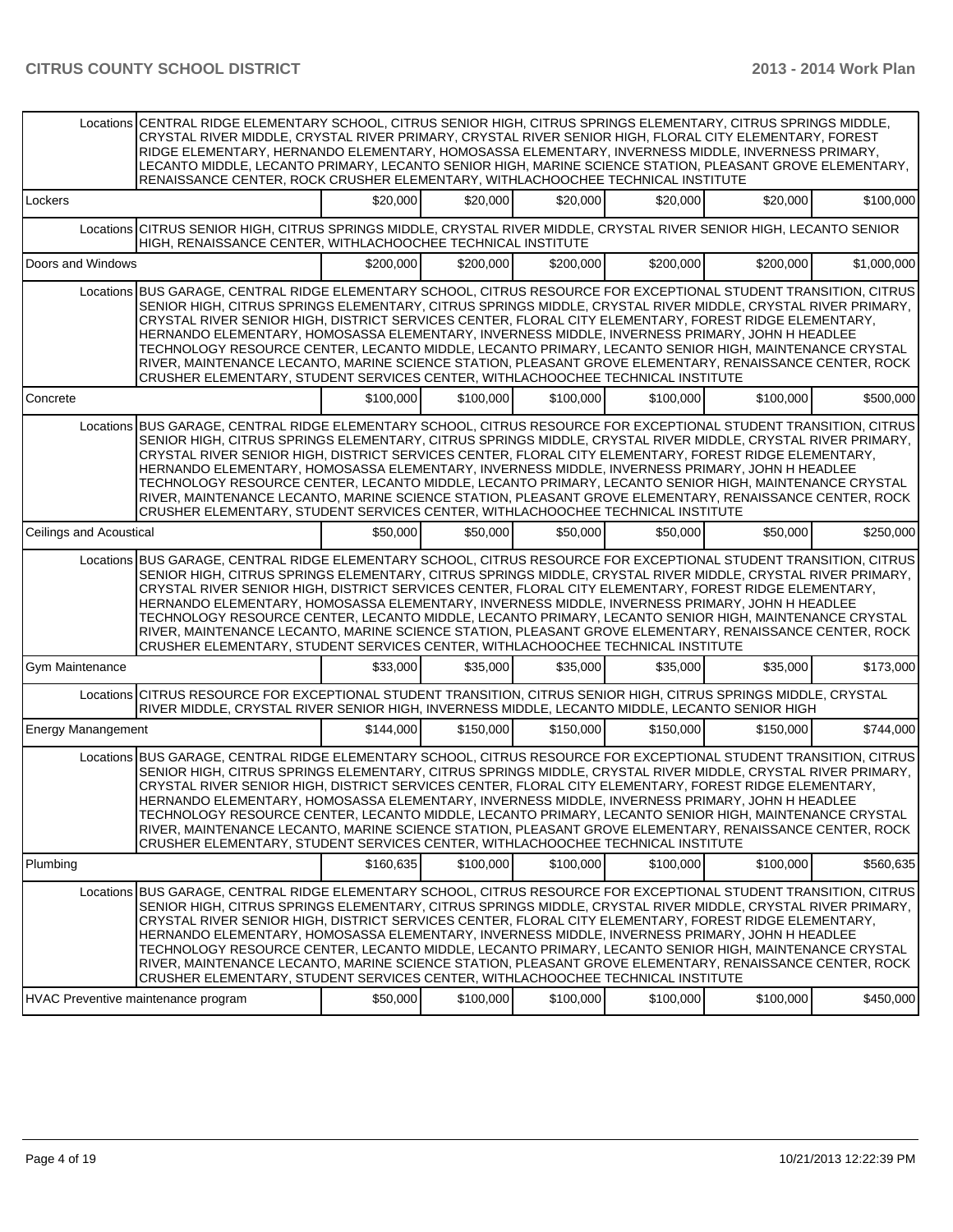|                           | Locations BUS GARAGE, CENTRAL RIDGE ELEMENTARY SCHOOL, CITRUS RESOURCE FOR EXCEPTIONAL STUDENT TRANSITION, CITRUS<br>SENIOR HIGH, CITRUS SPRINGS ELEMENTARY, CITRUS SPRINGS MIDDLE, CRYSTAL RIVER MIDDLE, CRYSTAL RIVER PRIMARY,<br>CRYSTAL RIVER SENIOR HIGH, DISTRICT SERVICES CENTER, FLORAL CITY ELEMENTARY, FOREST RIDGE ELEMENTARY,<br>HERNANDO ELEMENTARY, HOMOSASSA ELEMENTARY, INVERNESS MIDDLE, INVERNESS PRIMARY, JOHN H HEADLEE<br>TECHNOLOGY RESOURCE CENTER, LECANTO MIDDLE, LECANTO PRIMARY, LECANTO SENIOR HIGH, MAINTENANCE CRYSTAL                                                                                                                                                                                               |           |           |           |           |           |             |
|---------------------------|----------------------------------------------------------------------------------------------------------------------------------------------------------------------------------------------------------------------------------------------------------------------------------------------------------------------------------------------------------------------------------------------------------------------------------------------------------------------------------------------------------------------------------------------------------------------------------------------------------------------------------------------------------------------------------------------------------------------------------------------------|-----------|-----------|-----------|-----------|-----------|-------------|
|                           | RIVER, MAINTENANCE LECANTO, MARINE SCIENCE STATION, PLEASANT GROVE ELEMENTARY, RENAISSANCE CENTER, ROCK<br>CRUSHER ELEMENTARY, STUDENT SERVICES CENTER, WITHLACHOOCHEE TECHNICAL INSTITUTE                                                                                                                                                                                                                                                                                                                                                                                                                                                                                                                                                         |           |           |           |           |           |             |
| Sports field lighting     |                                                                                                                                                                                                                                                                                                                                                                                                                                                                                                                                                                                                                                                                                                                                                    | \$20,000  | \$20,000  | \$20,000  | \$20,000  | \$20,000  | \$100,000   |
|                           | Locations CITRUS SENIOR HIGH, CITRUS SPRINGS MIDDLE, CRYSTAL RIVER MIDDLE, CRYSTAL RIVER SENIOR HIGH, INVERNESS MIDDLE,<br>LECANTO MIDDLE, LECANTO SENIOR HIGH                                                                                                                                                                                                                                                                                                                                                                                                                                                                                                                                                                                     |           |           |           |           |           |             |
|                           | Consultant Services (Architect / Engineer)                                                                                                                                                                                                                                                                                                                                                                                                                                                                                                                                                                                                                                                                                                         | \$100,000 | \$100,000 | \$100,000 | \$100,000 | \$100,000 | \$500,000   |
|                           | Locations BUS GARAGE, CENTRAL RIDGE ELEMENTARY SCHOOL, CITRUS RESOURCE FOR EXCEPTIONAL STUDENT TRANSITION, CITRUS<br>SENIOR HIGH, CITRUS SPRINGS ELEMENTARY, CITRUS SPRINGS MIDDLE, CRYSTAL RIVER MIDDLE, CRYSTAL RIVER PRIMARY,<br>CRYSTAL RIVER SENIOR HIGH, DISTRICT SERVICES CENTER, FLORAL CITY ELEMENTARY, FOREST RIDGE ELEMENTARY,<br>HERNANDO ELEMENTARY, HOMOSASSA ELEMENTARY, INVERNESS MIDDLE, INVERNESS PRIMARY, JOHN H HEADLEE<br>TECHNOLOGY RESOURCE CENTER, LECANTO MIDDLE, LECANTO PRIMARY, LECANTO SENIOR HIGH, MAINTENANCE CRYSTAL<br>RIVER, MAINTENANCE LECANTO, MARINE SCIENCE STATION, PLEASANT GROVE ELEMENTARY, RENAISSANCE CENTER, ROCK<br>CRUSHER ELEMENTARY, STUDENT SERVICES CENTER, WITHLACHOOCHEE TECHNICAL INSTITUTE |           |           |           |           |           |             |
| Playgrounds and PE fields |                                                                                                                                                                                                                                                                                                                                                                                                                                                                                                                                                                                                                                                                                                                                                    | \$125,000 | \$125,000 | \$125,000 | \$125,000 | \$125,000 | \$625.000   |
|                           | Locations BUS GARAGE, CENTRAL RIDGE ELEMENTARY SCHOOL, CITRUS RESOURCE FOR EXCEPTIONAL STUDENT TRANSITION, CITRUS<br>SENIOR HIGH, CITRUS SPRINGS ELEMENTARY, CITRUS SPRINGS MIDDLE, CRYSTAL RIVER MIDDLE, CRYSTAL RIVER PRIMARY,<br>CRYSTAL RIVER SENIOR HIGH, DISTRICT SERVICES CENTER, FLORAL CITY ELEMENTARY, FOREST RIDGE ELEMENTARY,<br>HERNANDO ELEMENTARY, HOMOSASSA ELEMENTARY, INVERNESS MIDDLE, INVERNESS PRIMARY, JOHN H HEADLEE<br>TECHNOLOGY RESOURCE CENTER. LECANTO MIDDLE, LECANTO PRIMARY, LECANTO SENIOR HIGH, MAINTENANCE CRYSTAL<br>RIVER, MAINTENANCE LECANTO, MARINE SCIENCE STATION, PLEASANT GROVE ELEMENTARY, RENAISSANCE CENTER, ROCK<br>CRUSHER ELEMENTARY, STUDENT SERVICES CENTER, WITHLACHOOCHEE TECHNICAL INSTITUTE |           |           |           |           |           |             |
| Fire prevention           |                                                                                                                                                                                                                                                                                                                                                                                                                                                                                                                                                                                                                                                                                                                                                    | \$20,000  | \$20,000  | \$20,000  | \$20,000  | \$20,000  | \$100,000   |
|                           | Locations BUS GARAGE, CENTRAL RIDGE ELEMENTARY SCHOOL, CITRUS RESOURCE FOR EXCEPTIONAL STUDENT TRANSITION, CITRUS<br>SENIOR HIGH, CITRUS SPRINGS ELEMENTARY, CITRUS SPRINGS MIDDLE, CRYSTAL RIVER MIDDLE, CRYSTAL RIVER PRIMARY,<br>CRYSTAL RIVER SENIOR HIGH, DISTRICT SERVICES CENTER, FLORAL CITY ELEMENTARY, FOREST RIDGE ELEMENTARY,<br>HERNANDO ELEMENTARY, HOMOSASSA ELEMENTARY, INVERNESS MIDDLE, INVERNESS PRIMARY, JOHN H HEADLEE<br>TECHNOLOGY RESOURCE CENTER, LECANTO MIDDLE, LECANTO PRIMARY, LECANTO SENIOR HIGH, MAINTENANCE CRYSTAL<br>RIVER, MAINTENANCE LECANTO, MARINE SCIENCE STATION, PLEASANT GROVE ELEMENTARY, RENAISSANCE CENTER, ROCK<br>CRUSHER ELEMENTARY, STUDENT SERVICES CENTER, WITHLACHOOCHEE TECHNICAL INSTITUTE |           |           |           |           |           |             |
| Cabinets                  |                                                                                                                                                                                                                                                                                                                                                                                                                                                                                                                                                                                                                                                                                                                                                    | \$45,000  | \$45,000  | \$45,000  | \$45,000  | \$45,000  | \$225,000   |
|                           | Locations BUS GARAGE, CENTRAL RIDGE ELEMENTARY SCHOOL, CITRUS RESOURCE FOR EXCEPTIONAL STUDENT TRANSITION, CITRUS<br>SENIOR HIGH, CITRUS SPRINGS ELEMENTARY, CITRUS SPRINGS MIDDLE, CRYSTAL RIVER MIDDLE, CRYSTAL RIVER PRIMARY,<br>CRYSTAL RIVER SENIOR HIGH, DISTRICT SERVICES CENTER, FLORAL CITY ELEMENTARY, FOREST RIDGE ELEMENTARY,<br>HERNANDO ELEMENTARY, HOMOSASSA ELEMENTARY, INVERNESS MIDDLE, INVERNESS PRIMARY, JOHN H HEADLEE<br>TECHNOLOGY RESOURCE CENTER, LECANTO MIDDLE, LECANTO PRIMARY, LECANTO SENIOR HIGH, MAINTENANCE CRYSTAL<br>RIVER, MAINTENANCE LECANTO, MARINE SCIENCE STATION, PLEASANT GROVE ELEMENTARY, RENAISSANCE CENTER, ROCK<br>CRUSHER ELEMENTARY, STUDENT SERVICES CENTER, WITHLACHOOCHEE TECHNICAL INSTITUTE |           |           |           |           |           |             |
| Signage                   |                                                                                                                                                                                                                                                                                                                                                                                                                                                                                                                                                                                                                                                                                                                                                    | \$52,600  | \$35,000  | \$35,000  | \$35,000  | \$35,000  | \$192,600   |
|                           | Locations BUS GARAGE, CENTRAL RIDGE ELEMENTARY SCHOOL, CITRUS RESOURCE FOR EXCEPTIONAL STUDENT TRANSITION, CITRUS<br>SENIOR HIGH, CITRUS SPRINGS ELEMENTARY, CITRUS SPRINGS MIDDLE, CRYSTAL RIVER MIDDLE, CRYSTAL RIVER PRIMARY,<br>CRYSTAL RIVER SENIOR HIGH, DISTRICT SERVICES CENTER, FLORAL CITY ELEMENTARY, FOREST RIDGE ELEMENTARY,<br>HERNANDO ELEMENTARY, HOMOSASSA ELEMENTARY, INVERNESS MIDDLE, INVERNESS PRIMARY, JOHN H HEADLEE<br>TECHNOLOGY RESOURCE CENTER, LECANTO MIDDLE, LECANTO PRIMARY, LECANTO SENIOR HIGH, MAINTENANCE CRYSTAL<br>RIVER, MAINTENANCE LECANTO, MARINE SCIENCE STATION, PLEASANT GROVE ELEMENTARY, RENAISSANCE CENTER, ROCK<br>CRUSHER ELEMENTARY, STUDENT SERVICES CENTER, WITHLACHOOCHEE TECHNICAL INSTITUTE |           |           |           |           |           |             |
| Remodeling / Renovations  |                                                                                                                                                                                                                                                                                                                                                                                                                                                                                                                                                                                                                                                                                                                                                    | \$561.014 | \$500,000 | \$500,000 | \$500,000 | \$500.000 | \$2,561,014 |
|                           | Locations BUS GARAGE, CENTRAL RIDGE ELEMENTARY SCHOOL, CITRUS RESOURCE FOR EXCEPTIONAL STUDENT TRANSITION, CITRUS<br>SENIOR HIGH, CITRUS SPRINGS ELEMENTARY, CITRUS SPRINGS MIDDLE, CRYSTAL RIVER MIDDLE, CRYSTAL RIVER PRIMARY,<br>CRYSTAL RIVER SENIOR HIGH, DISTRICT SERVICES CENTER, FLORAL CITY ELEMENTARY, FOREST RIDGE ELEMENTARY,<br>HERNANDO ELEMENTARY, HOMOSASSA ELEMENTARY, INVERNESS MIDDLE, INVERNESS PRIMARY, JOHN H HEADLEE<br>TECHNOLOGY RESOURCE CENTER, LECANTO MIDDLE, LECANTO PRIMARY, LECANTO SENIOR HIGH, MAINTENANCE CRYSTAL<br>RIVER, MAINTENANCE LECANTO, MARINE SCIENCE STATION, PLEASANT GROVE ELEMENTARY, RENAISSANCE CENTER, ROCK<br>CRUSHER ELEMENTARY, STUDENT SERVICES CENTER, WITHLACHOOCHEE TECHNICAL INSTITUTE |           |           |           |           |           |             |
| <b>Bleacher Repairs</b>   |                                                                                                                                                                                                                                                                                                                                                                                                                                                                                                                                                                                                                                                                                                                                                    | \$10,000  | \$10,000  | \$10,000  | \$10,000  | \$10,000  | \$50,000    |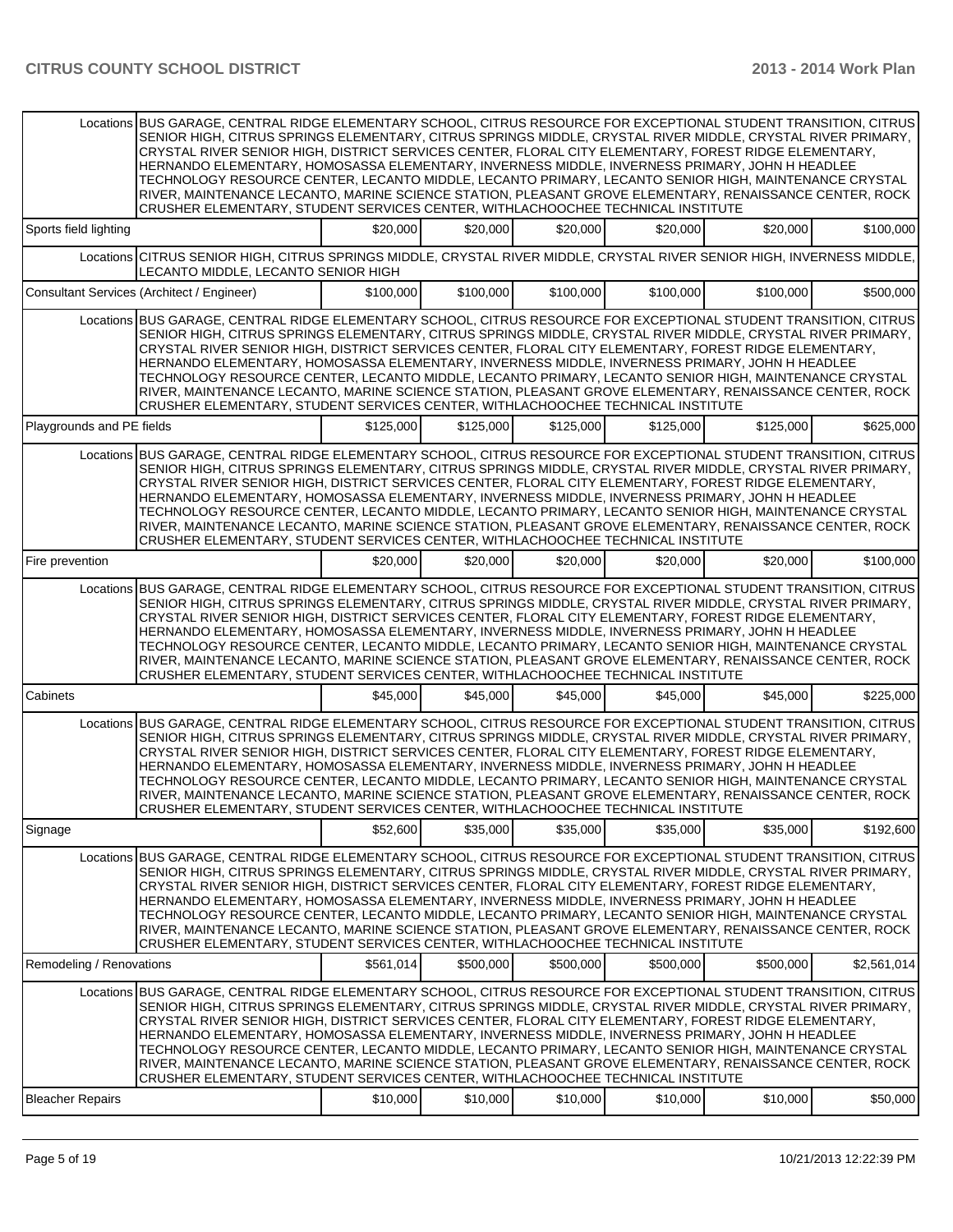| Locations ICITRUS SENIOR HIGH. CITRUS SPRINGS MIDDLE. CRYSTAL RIVER MIDDLE. CRYSTAL RIVER SENIOR HIGH. INVERNESS MIDDLE. I<br>LECANTO MIDDLE, LECANTO SENIOR HIGH |             |             |             |             |             |              |
|-------------------------------------------------------------------------------------------------------------------------------------------------------------------|-------------|-------------|-------------|-------------|-------------|--------------|
| Total:                                                                                                                                                            | \$5.371.331 | \$3,500,000 | \$3.500.000 | \$3.500.000 | \$3,500,000 | \$19,371,331 |

### **Local 1.50 Mill Expenditure For Maintenance, Repair and Renovation**

Anticipated expenditures expected from local funding sources over the years covered by the current work plan.

| Item                                                         | $2013 - 2014$<br><b>Actual Budget</b> | $2014 - 2015$<br>Projected | $2015 - 2016$<br>Projected | 2016 - 2017<br>Projected | 2017 - 2018<br>Projected | <b>Total</b> |
|--------------------------------------------------------------|---------------------------------------|----------------------------|----------------------------|--------------------------|--------------------------|--------------|
| Remaining Maint and Repair from 1.5 Mills                    | \$5,371,331                           | \$3,500,000                | \$3,477,005                | \$3,427,936              | \$3,327,256              | \$19,103,528 |
| Maintenance/Repair Salaries                                  | \$2,680,000                           | \$2,300,000                | \$2,300,000                | \$2,300,000              | \$2,300,000              | \$11,880,000 |
| <b>School Bus Purchases</b>                                  | \$920,000                             | \$700,000                  | \$700,000                  | \$700,000                | \$700,000                | \$3,720,000  |
| Other Vehicle Purchases                                      | \$0                                   | \$0                        | \$0                        | \$0                      | \$0                      | \$0          |
| Capital Outlay Equipment                                     | \$300,000                             | \$300,000                  | \$300,000                  | \$300,000                | \$300,000                | \$1,500,000  |
| <b>Rent/Lease Payments</b>                                   | \$2,785,572                           | \$1,029,730                | \$336,156                  | \$167,113                | \$152,317                | \$4,470,888  |
| <b>COP Debt Service</b>                                      | \$2,742,420                           | \$2,660,050                | \$0                        | \$0                      | \$0                      | \$5,402,470  |
| Rent/Lease Relocatables                                      | \$41,000                              | \$23,000                   | \$23,000                   | \$23,000                 | \$23,000                 | \$133,000    |
| <b>Environmental Problems</b>                                | \$300,000                             | \$350,000                  | \$350,000                  | \$350,000                | \$350,000                | \$1,700,000  |
| s.1011.14 Debt Service                                       | \$0                                   | \$0                        | \$0                        | \$0                      | \$0                      | \$0          |
| <b>Special Facilities Construction Account</b>               | \$0                                   | \$0                        | \$0                        | \$0                      | \$0                      | \$0          |
| Premiums for Property Casualty Insurance - 1011.71<br>(4a,b) | \$1,464,420                           | \$1,450,000                | \$1,450,000                | \$1,450,000              | \$1,450,000              | \$7,264,420  |
| Qualified School Construction Bonds (QSCB)                   | \$335,300                             | \$335,300                  | \$2,624,829                | \$2,624,829              | \$2,624,829              | \$8,545,087  |
| Qualified Zone Academy Bonds (QZAB)                          | \$0                                   | \$0                        | \$0                        | \$0                      | \$0                      | \$0          |
| Technology Related Maintenance (and equipment)               | \$2,042,615                           | \$3,316,725                | \$3,918,475                | \$3,452,500              | \$3,402,500              | \$16,132,815 |
| <b>Vocational Equipment</b>                                  | \$100,000                             | \$100,000                  | \$100,000                  | \$100,000                | \$100,000                | \$500,000    |
| <b>Enterprise Software</b>                                   | \$292,825                             | \$292,826                  | \$292,826                  | \$292,826                | \$292,826                | \$1,464,129  |
| <b>Local Expenditure Totals:</b>                             | \$19,375,483                          | \$16,357,631               | \$15,872,291               | \$15,188,204             | \$15,022,728             | \$81,816,337 |

# **Revenue**

### **1.50 Mill Revenue Source**

Schedule of Estimated Capital Outlay Revenue from each currently approved source which is estimated to be available for expenditures on the projects included in the tentative district facilities work program. All amounts are NET after considering carryover balances, interest earned, new COP's, 1011.14 and 1011.15 loans, etc. Districts cannot use 1.5-Mill funds for salaries except for those explicitly associated with maintenance/repair projects. (1011.71 (5), F.S.)

| <b>Item</b>                                                                       | Fund | $2013 - 2014$<br><b>Actual Value</b> | 2014 - 2015<br>Projected | $2015 - 2016$<br>Projected | 2016 - 2017<br>Projected | 2017 - 2018<br>Projected | Total            |
|-----------------------------------------------------------------------------------|------|--------------------------------------|--------------------------|----------------------------|--------------------------|--------------------------|------------------|
| $(1)$ Non-exempt property<br>lassessed valuation                                  |      | \$10,873,933,235                     | \$10,982,672,567         | \$11,092,499,293           | \$11,203,424,286         | \$11,315,458,529         | \$55,467,987,910 |
| $(2)$ The Millege projected for<br>discretionary capital outlay per<br>ls.1011.71 |      | 1.50                                 | 1.50 l                   | 1.50                       | 1.50                     | 1.50 l                   |                  |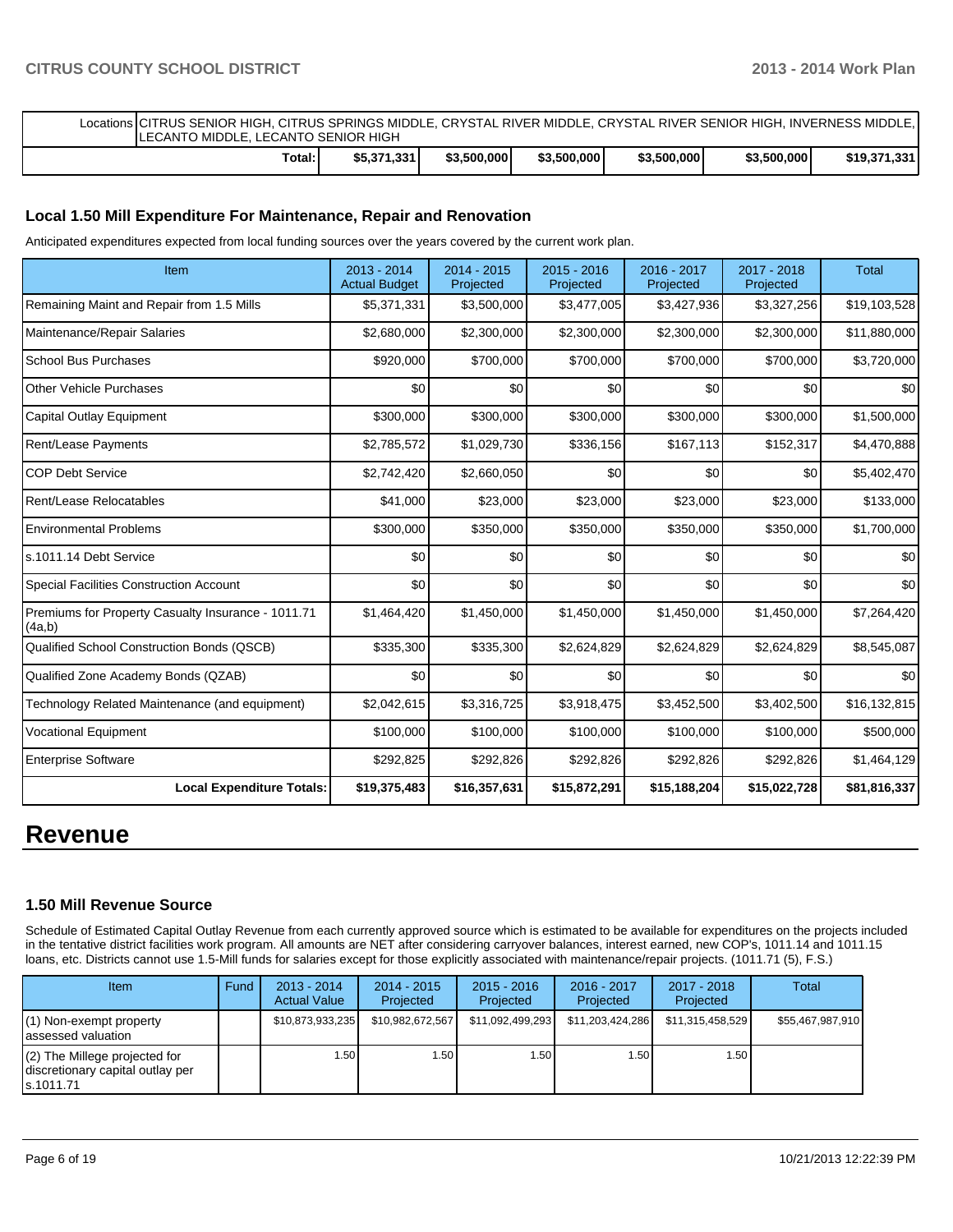| $(3)$ Full value of the 1.50-Mill<br>discretionary capital outlay per<br>ls.1011.71 |      | \$18.268.208 | \$18,450,890 | \$18.635.399 | \$18.821.753 | \$19,009,970 | \$93.186.220 |
|-------------------------------------------------------------------------------------|------|--------------|--------------|--------------|--------------|--------------|--------------|
| $(4)$ Value of the portion of the 1.50<br>I-Mill ACTUALLY levied                    | 370I | \$15,658,464 | \$15,815,048 | \$15,973,199 | \$16,132,931 | \$16,294,260 | \$79,873,902 |
| $(5)$ Difference of lines (3) and (4)                                               |      | \$2,609,744  | \$2.635.842  | \$2.662.200  | \$2,688,822  | \$2.715.710  | \$13,312,318 |

## **PECO Revenue Source**

The figure in the row designated "PECO Maintenance" will be subtracted from funds available for new construction because PECO maintenance dollars cannot be used for new construction.

| Item                                  | Fund | $2013 - 2014$<br><b>Actual Budget</b> | $2014 - 2015$<br>Projected | $2015 - 2016$<br>Projected | 2016 - 2017<br>Projected | 2017 - 2018<br>Projected | Total     |
|---------------------------------------|------|---------------------------------------|----------------------------|----------------------------|--------------------------|--------------------------|-----------|
| IPECO New Construction                | 340  | \$0                                   | \$0                        | \$0 <sub>1</sub>           | \$0 <sub>0</sub>         | \$0                      | \$0       |
| <b>IPECO Maintenance Expenditures</b> |      | \$0 <sub>1</sub>                      | \$0 <sub>1</sub>           | \$22.995                   | \$72.064                 | \$172.744                | \$267,803 |
|                                       |      | \$0                                   | \$0                        | \$22,995                   | \$72.064                 | \$172.744                | \$267,803 |

### **CO & DS Revenue Source**

Revenue from Capital Outlay and Debt Service funds.

| <b>Item</b>                                        | Fund | $2013 - 2014$<br><b>Actual Budget</b> | $2014 - 2015$<br>Projected | $2015 - 2016$<br>Projected | $2016 - 2017$<br>Projected | $2017 - 2018$<br>Projected | Total     |
|----------------------------------------------------|------|---------------------------------------|----------------------------|----------------------------|----------------------------|----------------------------|-----------|
| ICO & DS Cash Flow-through<br><b>I</b> Distributed | 360  | \$98,181                              | \$98,181                   | \$98,181                   | \$98.181                   | \$98,181                   | \$490,905 |
| ICO & DS Interest on<br>Undistributed CO           | 360  | \$5.586                               | \$5,586                    | \$5,586                    | \$5.586                    | \$5,586                    | \$27,930  |
|                                                    |      | \$103,767                             | \$103,767                  | \$103.767                  | \$103.767                  | \$103,767                  | \$518,835 |

### **Fair Share Revenue Source**

All legally binding commitments for proportionate fair-share mitigation for impacts on public school facilities must be included in the 5-year district work program.

Nothing reported for this section.

### **Sales Surtax Referendum**

Specific information about any referendum for a 1-cent or ½-cent surtax referendum during the previous year.

**Did the school district hold a surtax referendum during the past fiscal year 2012 - 2013?**

No

### **Additional Revenue Source**

Any additional revenue sources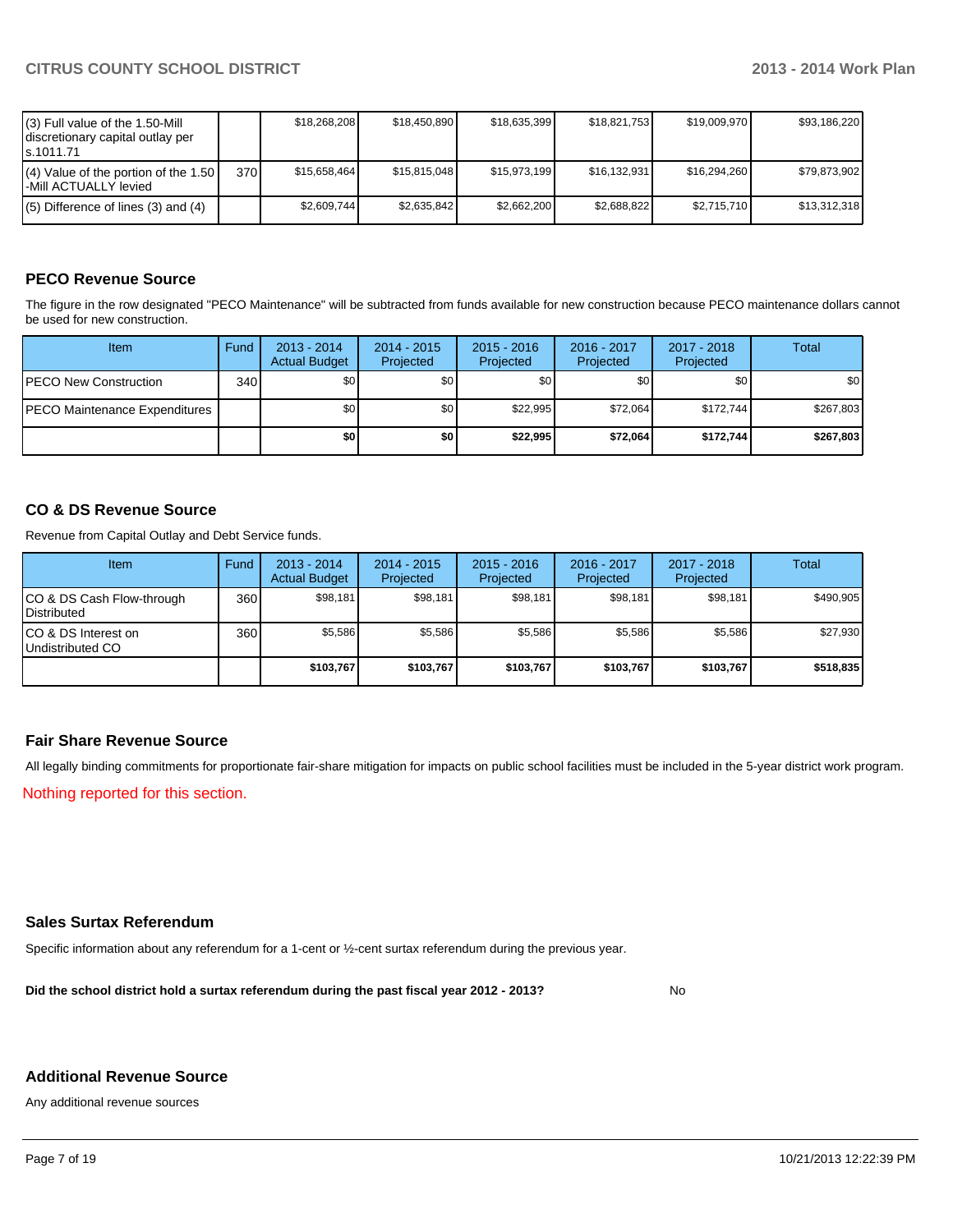| Item                                                                                                                      | 2013 - 2014<br><b>Actual Value</b> | 2014 - 2015<br>Projected | $2015 - 2016$<br>Projected | 2016 - 2017<br>Projected | 2017 - 2018<br>Projected | <b>Total</b>  |
|---------------------------------------------------------------------------------------------------------------------------|------------------------------------|--------------------------|----------------------------|--------------------------|--------------------------|---------------|
| Proceeds from a s.1011.14/15 F.S. Loans                                                                                   | \$0                                | \$0                      | \$0                        | \$0                      | \$0                      | \$0           |
| District Bonds - Voted local bond<br>referendum proceeds per s.9, Art VII<br><b>State Constitution</b>                    | \$0                                | \$0                      | \$0                        | \$0                      | \$0                      | \$0           |
| Proceeds from Special Act Bonds                                                                                           | \$0                                | \$0                      | \$0                        | \$0                      | \$0                      | \$0           |
| Estimated Revenue from CO & DS Bond<br>Sale                                                                               | \$0                                | \$0                      | \$0                        | \$0                      | \$0                      | \$0           |
| Proceeds from Voted Capital<br>Improvements millage                                                                       | \$0                                | \$0                      | \$0                        | \$0                      | \$0                      | \$0           |
| Other Revenue for Other Capital Projects                                                                                  | \$0                                | \$0                      | \$0                        | \$0                      | \$0                      | \$0           |
| Proceeds from 1/2 cent sales surtax<br>authorized by school board                                                         | \$0                                | \$0                      | \$0                        | \$0                      | \$0                      | \$0           |
| Proceeds from local governmental<br>infrastructure sales surtax                                                           | \$0                                | \$0                      | \$0                        | \$0                      | \$0                      | \$0           |
| Proceeds from Certificates of<br>Participation (COP's) Sale                                                               | \$0                                | \$0                      | \$0                        | \$0                      | \$0                      | \$0           |
| Classrooms First Bond proceeds amount<br>authorized in FY 1997-98                                                         | \$0                                | \$0                      | \$0                        | \$0                      | \$0                      | \$0           |
| <b>Classrooms for Kids</b>                                                                                                | \$0                                | \$0                      | \$0                        | \$0                      | \$0                      | \$0           |
| <b>District Equity Recognition</b>                                                                                        | \$0                                | \$0                      | \$0                        | \$0                      | \$0                      | \$0           |
| <b>Federal Grants</b>                                                                                                     | \$0                                | \$0                      | \$0                        | \$0                      | \$0                      | \$0           |
| Proportionate share mitigation (actual<br>cash revenue only, not in kind donations)                                       | \$0                                | \$0                      | \$0                        | \$0                      | \$0                      | \$0           |
| Impact fees received                                                                                                      | \$316,312                          | \$0                      | \$0                        | \$320,000                | \$0                      | \$636,312     |
| Private donations                                                                                                         | \$0                                | \$0                      | \$0                        | \$0                      | \$0                      | \$0           |
| Grants from local governments or not-for-<br>profit organizations                                                         | \$165,317                          | \$0                      | \$0                        | \$0                      | \$0                      | \$165,317     |
| Interest, Including Profit On Investment                                                                                  | \$150,000                          | \$125,000                | \$100,000                  | \$100,000                | \$100,000                | \$575,000     |
| Revenue from Bonds pledging proceeds<br>from 1 cent or 1/2 cent Sales Surtax                                              | \$0                                | \$0                      | \$0                        | \$0                      | \$0                      | \$0           |
| <b>Total Fund Balance Carried Forward</b>                                                                                 | \$39,282,247                       | \$25,510,845             | \$22,084,464               | \$19,217,108             | \$15,665,040             | \$121,759,704 |
| General Capital Outlay Obligated Fund<br><b>Balance Carried Forward From Total</b><br><b>Fund Balance Carried Forward</b> | \$0                                | \$0                      | \$0                        | \$0                      | \$0                      | \$0           |
| Special Facilities Construction Account                                                                                   | \$0                                | \$0                      | \$0                        | \$0                      | \$0                      | \$0           |
| One Cent - 1/2 Cent Sales Surtax Debt<br>Service From Total Fund Balance Carried<br>Forward                               | \$0                                | \$0                      | \$0                        | \$0                      | \$0                      | \$0           |
| Capital Outlay Projects Funds Balance<br>Carried Forward From Total Fund<br><b>Balance Carried Forward</b>                | \$0                                | \$0                      | \$0                        | \$0                      | \$0                      | \$0           |
| <b>Subtotal</b>                                                                                                           | \$39,913,876                       | \$25,635,845             | \$22,184,464               | \$19,637,108             | \$15,765,040             | \$123,136,333 |

# **Total Revenue Summary**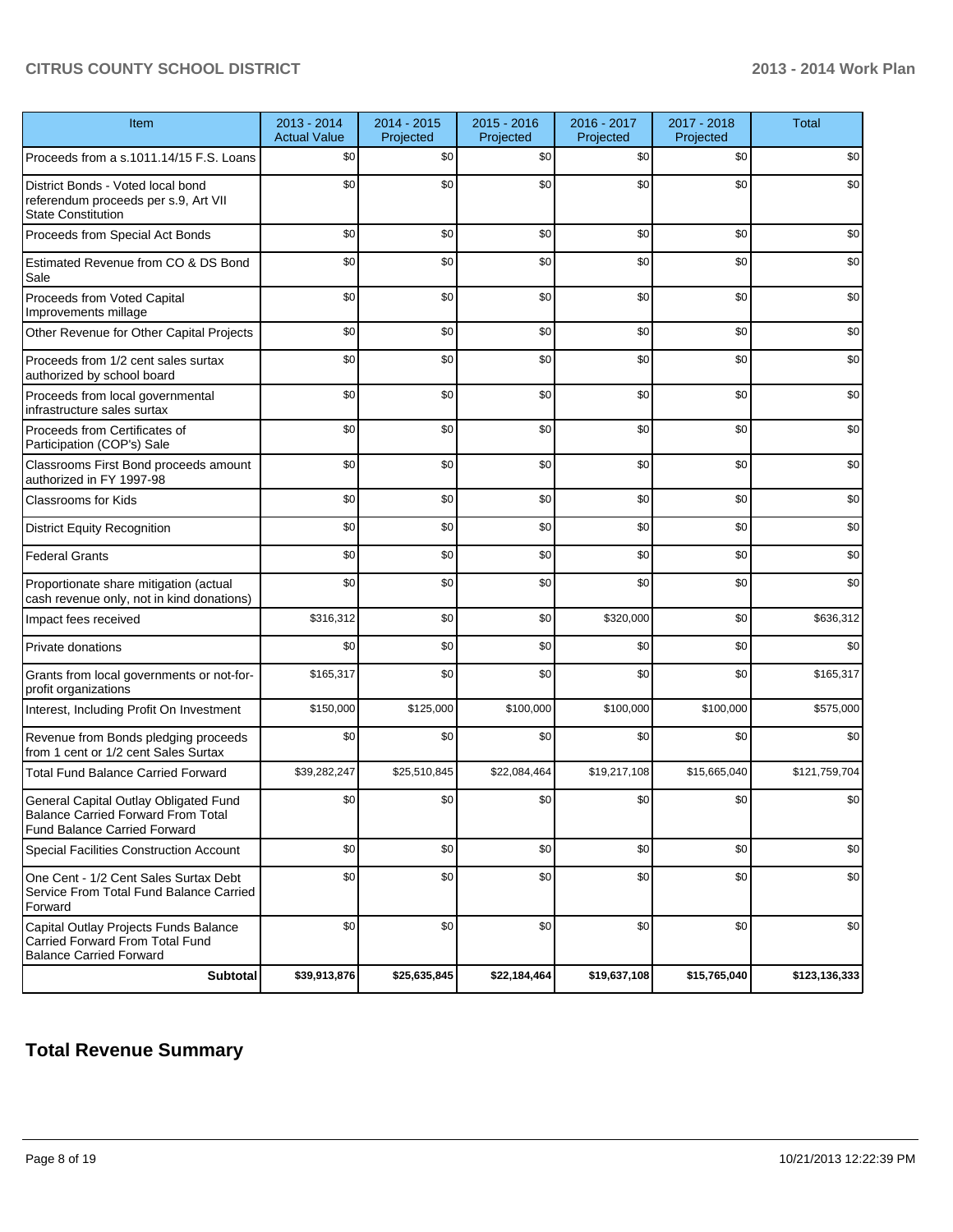| Item Name                                                  | $2013 - 2014$<br><b>Budget</b> | $2014 - 2015$<br>Projected | $2015 - 2016$<br>Projected | $2016 - 2017$<br>Projected | $2017 - 2018$<br>Projected | <b>Five Year Total</b> |
|------------------------------------------------------------|--------------------------------|----------------------------|----------------------------|----------------------------|----------------------------|------------------------|
| Local 1.5 Mill Discretionary Capital Outlay<br>Revenue     | \$15,658,464                   | \$15,815,048               | \$15,973,199               | \$16,132,931               | \$16,294,260               | \$79,873,902           |
| PECO and 1.5 Mill Maint and Other 1.5<br>Mill Expenditures | (\$19,375,483)                 | (\$16,357,631)             | (\$15,872,291)             | (\$15, 188, 204)           | (\$15,022,728)             | (\$81,816,337)         |
| PECO Maintenance Revenue                                   | \$0 <sub>1</sub>               | \$0 <sub>1</sub>           | \$22.995                   | \$72.064                   | \$172.744                  | \$267,803              |
| Available 1.50 Mill for New<br><b>Construction</b>         | (\$3,717,019)                  | (\$542,583)                | \$100.908                  | \$944.727                  | \$1,271,532                | (\$1,942,435)          |

| <b>Item Name</b>                      | 2013 - 2014<br><b>Budget</b> | $2014 - 2015$<br>Projected | $2015 - 2016$<br>Projected | 2016 - 2017<br>Projected | $2017 - 2018$<br>Projected | <b>Five Year Total</b> |
|---------------------------------------|------------------------------|----------------------------|----------------------------|--------------------------|----------------------------|------------------------|
| ICO & DS Revenue                      | \$103,767                    | \$103,767                  | \$103.767                  | \$103,767                | \$103,767                  | \$518,835              |
| <b>IPECO New Construction Revenue</b> | \$0                          | \$0                        | \$0                        | \$0                      | \$0                        | \$0 <sub>1</sub>       |
| IOther/Additional Revenue             | \$39,913,876                 | \$25,635,845               | \$22,184,464               | \$19,637,108             | \$15,765,040               | \$123,136,333          |
| <b>Total Additional Revenuel</b>      | \$40,017,643                 | \$25,739,612               | \$22,288,231               | \$19,740,875             | \$15,868,807               | \$123,655,168          |
| <b>Total Available Revenue</b>        | \$36,300,624                 | \$25,197,029               | \$22,389,139               | \$20,685,602             | \$17,140,339               | \$121,712,733          |

# **Project Schedules**

### **Capacity Project Schedules**

A schedule of capital outlay projects necessary to ensure the availability of satisfactory classrooms for the projected student enrollment in K-12 programs.

Nothing reported for this section.

| <b>Planned Cost:</b>     |  |  |  |
|--------------------------|--|--|--|
| <b>Student Stations:</b> |  |  |  |
| <b>Total Classrooms:</b> |  |  |  |
| Gross Sq Ft:             |  |  |  |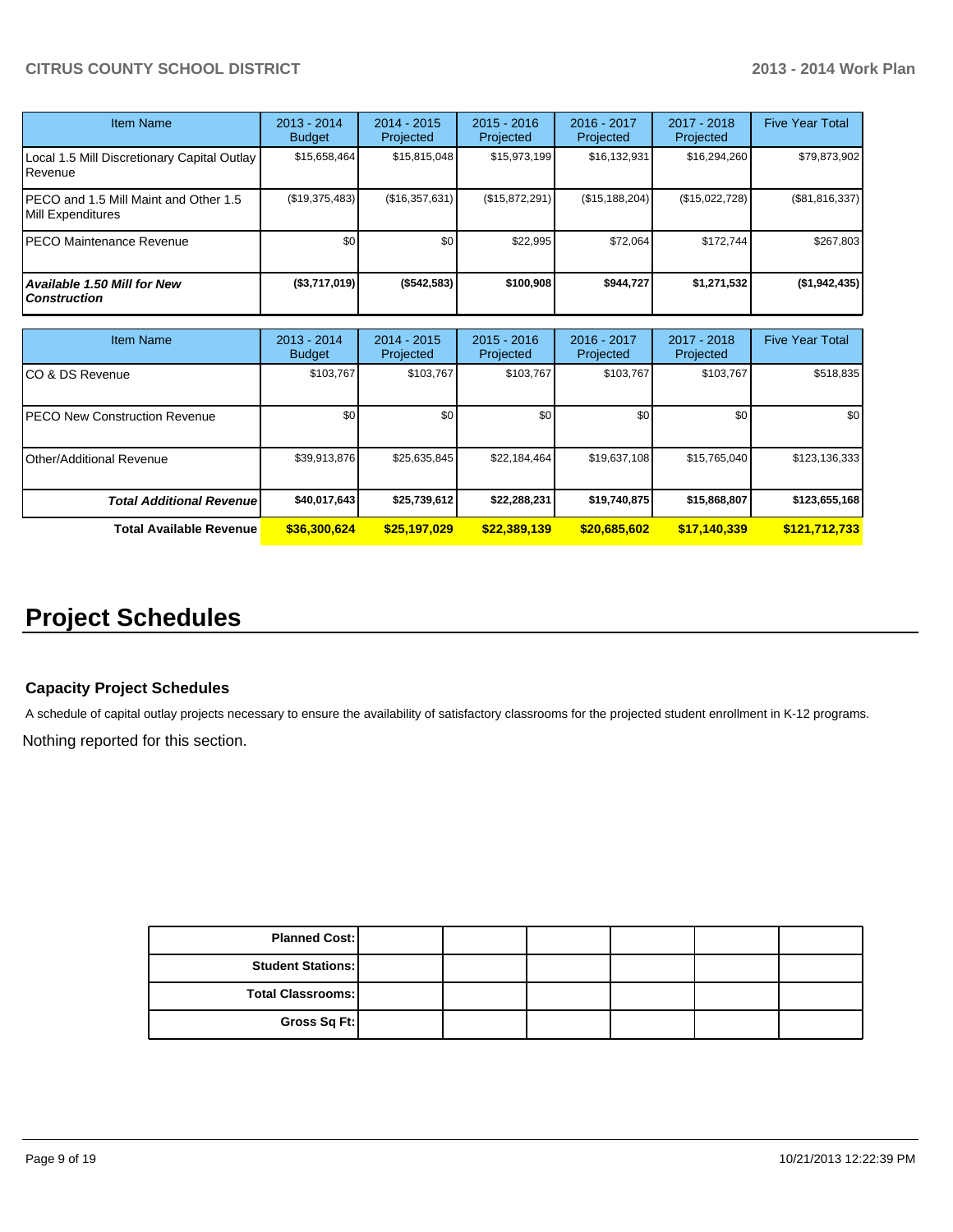### **Other Project Schedules**

Major renovations, remodeling, and additions of capital outlay projects that do not add capacity to schools.

| <b>Project Description</b>                                              | Location                                     | 2013 - 2014<br><b>Actual Budget</b> | 2014 - 2015<br>Projected | 2015 - 2016<br>Projected | 2016 - 2017<br>Projected | 2017 - 2018<br>Projected | <b>Total</b>    | Funded |
|-------------------------------------------------------------------------|----------------------------------------------|-------------------------------------|--------------------------|--------------------------|--------------------------|--------------------------|-----------------|--------|
| Contingency for various<br>projects                                     | Location not specified                       | \$657,636                           | \$372,565                | \$430,031                | \$575,562                | \$221,876                | \$2,257,670 Yes |        |
| Miscellaneous Consultant<br>Services                                    | Location not specified                       | \$35,165                            | \$25,000                 | \$25,000                 | \$25,000                 | \$25,000                 | \$135,165 Yes   |        |
| Road work for future<br>elementary school (Pine<br>Ridge / CR-486)      | Location not specified                       | \$36,087                            | \$0                      | \$0                      | \$0                      | \$0                      | \$36,087 Yes    |        |
| Site testing and surveying for<br>new property purchases                | Location not specified                       | \$50,000                            | \$50,000                 | \$50,000                 | \$50,000                 | \$50,000                 | \$250,000 Yes   |        |
| Phase I Renovation project to<br>improve educational suitability        | <b>CRYSTAL RIVER</b><br><b>SENIOR HIGH</b>   | \$15,000                            | \$0                      | \$0                      | \$0                      | \$0                      | \$15,000 Yes    |        |
| Phase II Renovation of existing<br>space and additional<br>construction | <b>CRYSTAL RIVER</b><br><b>SENIOR HIGH</b>   | \$166,979                           | \$0                      | \$0                      | \$0                      | \$0                      | \$166,979 Yes   |        |
| New HVAC system                                                         | <b>DISTRICT SERVICES</b><br><b>CENTER</b>    | \$1,295,400                         | \$0                      | \$0                      | \$0                      | \$0                      | \$1,295,400 Yes |        |
| Reroofing<br>(phased over three years)                                  | LECANTO SENIOR HIGH                          | \$489,508                           | \$0                      | \$0                      | \$0                      | \$0                      | \$489,508 Yes   |        |
| New sewer plant                                                         | <b>FLORAL CITY</b><br><b>ELEMENTARY</b>      | \$461,165                           | \$0                      | \$0                      | \$0                      | \$0                      | \$461,165 Yes   |        |
| HVAC upgrade                                                            | <b>CITRUS SPRINGS</b><br><b>MIDDLE</b>       | \$2,054,589                         | \$0                      | \$0                      | \$0                      | \$0                      | \$2,054,589 Yes |        |
| Reroofing                                                               | <b>INVERNESS MIDDLE</b>                      | \$242,223                           | \$0                      | \$0                      | \$0                      | \$0                      | \$242,223 Yes   |        |
| Kitchen renovation/remodel                                              | <b>ROCK CRUSHER</b><br><b>ELEMENTARY</b>     | \$112,579                           | \$0                      | \$0                      | \$0                      | \$0                      | \$112,579 Yes   |        |
| Kitchen renovation/remodel                                              | PLEASANT GROVE<br><b>ELEMENTARY</b>          | \$130,000                           | \$0                      | \$0                      | \$0                      | \$0                      | \$130,000 Yes   |        |
| Reroofing                                                               | PLEASANT GROVE<br><b>ELEMENTARY</b>          | \$1,300,000                         | \$0                      | \$0                      | \$0                      | \$0                      | \$1,300,000 Yes |        |
| Intercom upgrade                                                        | <b>WITHLACHOOCHEE</b><br>TECHNICAL INSTITUTE | \$190,000                           | \$0                      | \$0                      | \$0                      | \$0                      | \$190,000 Yes   |        |
| <b>Brick repair</b>                                                     | <b>CITRUS SENIOR HIGH</b>                    | \$339,000                           | \$0                      | \$0                      | \$0                      | \$0                      | \$339,000 Yes   |        |
| Electrical upgrade                                                      | <b>LECANTO MIDDLE</b>                        | \$365,000                           | \$0                      | \$0                      | \$0                      | \$0                      | \$365,000 Yes   |        |
| Waste water service connection                                          | <b>CITRUS SPRINGS</b><br>ELEMENTARY          | \$67,198                            | \$0                      | \$0                      | \$0                      | \$0                      | \$67,198 Yes    |        |
| Gymnasium renovation                                                    | <b>CRYSTAL RIVER</b><br><b>SENIOR HIGH</b>   | \$350,000                           | \$0                      | \$0                      | \$0                      | \$0                      | \$350,000 Yes   |        |
| A/C system chiller replacement                                          | <b>FOREST RIDGE</b><br><b>ELEMENTARY</b>     | \$400,000                           | \$0                      | \$0                      | \$0                      | \$0                      | \$400,000 Yes   |        |
| Impact fee study per BOCC                                               | Location not specified                       | \$32,250                            | \$0                      | \$0                      | \$0                      | \$0                      | \$32,250 Yes    |        |
| Intercom upgrade                                                        | <b>LECANTO MIDDLE</b>                        | \$0                                 | \$125,000                | \$0                      | \$0                      | \$0                      | \$125,000 Yes   |        |
| New fire alarm system                                                   | <b>DISTRICT SERVICES</b><br>CENTER           | \$0                                 | \$130,000                | \$0                      | \$0                      | \$0                      | \$130,000 Yes   |        |
| <b>HVAC</b> upgrade                                                     | <b>CRYSTAL RIVER</b><br>MIDDLE               | \$0                                 | \$410,000                | \$0                      | \$0                      | \$0                      | \$410,000 Yes   |        |
| Electrical upgrade                                                      | LECANTO SENIOR HIGH                          | \$0                                 | \$400,000                | \$0                      | \$0                      | \$0                      | \$400,000 Yes   |        |
| Reroofing                                                               | <b>CITRUS SPRINGS</b><br><b>ELEMENTARY</b>   | \$0                                 | \$1,300,000              | \$0                      | \$0                      | \$0                      | \$1,300,000 Yes |        |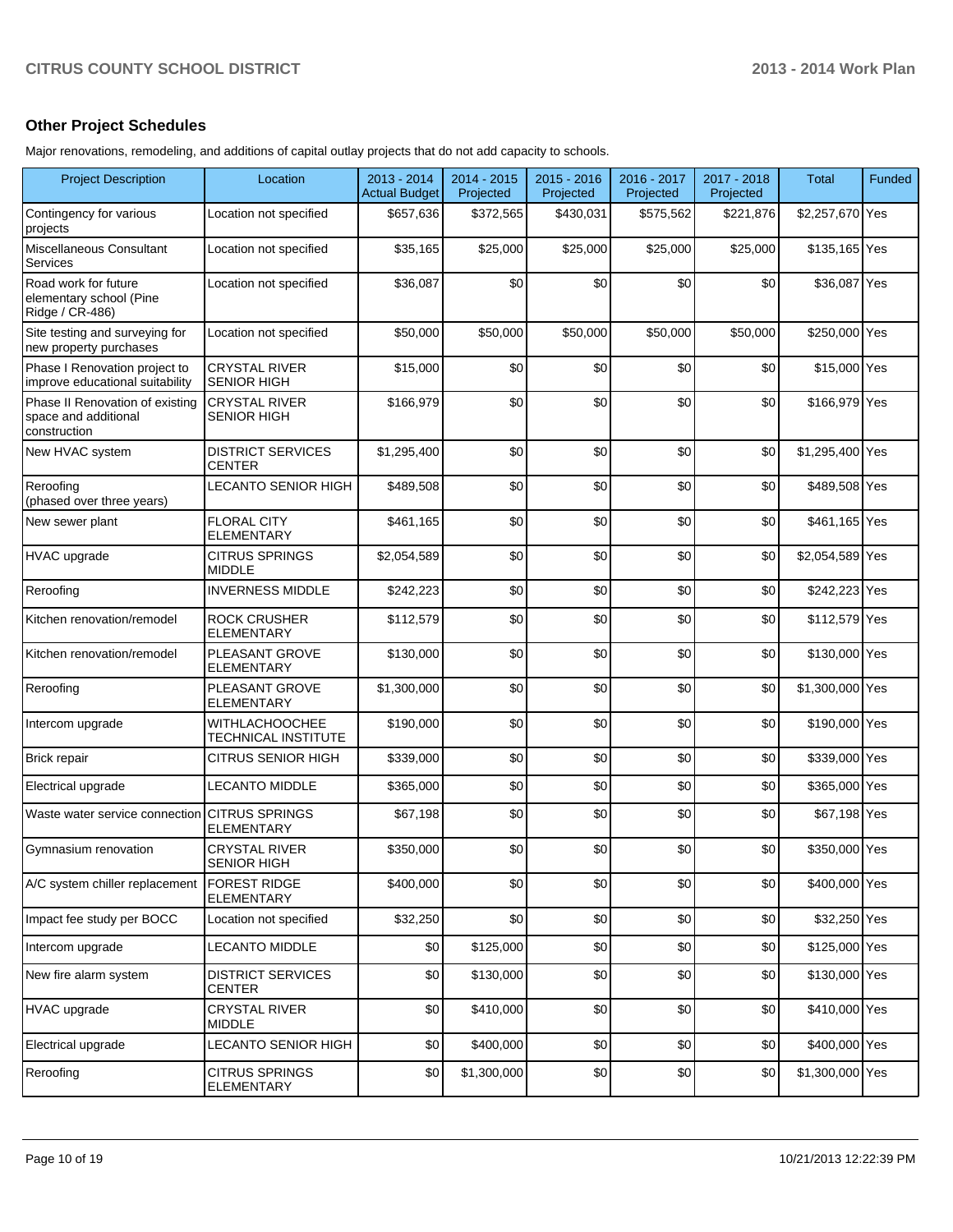| Kitchen renovation/remodel                                                         | <b>INVERNESS MIDDLE</b>                                                | \$0          | \$300,000    | \$0          | \$0          | \$0          | \$300,000 Yes              |  |
|------------------------------------------------------------------------------------|------------------------------------------------------------------------|--------------|--------------|--------------|--------------|--------------|----------------------------|--|
| Intercom upgrade                                                                   | <b>LECANTO SENIOR HIGH</b>                                             | \$0          | \$0          | \$190,000    | \$0          | \$0          | \$190,000 Yes              |  |
| Fire alarm upgrade                                                                 | <b>HOMOSASSA</b><br><b>ELEMENTARY</b>                                  | \$0          | \$0          | \$170,000    | \$0          | \$0          | \$170,000 Yes              |  |
| HVAC upgrade                                                                       | <b>CITRUS RESOURCE</b><br>FOR EXCEPTIONAL<br><b>STUDENT TRANSITION</b> | \$0          | \$0          | \$500,000    | \$0          | \$0          | \$500,000 Yes              |  |
| Reroofing                                                                          | <b>WITHLACHOOCHEE</b><br><b>TECHNICAL INSTITUTE</b>                    | \$0          | \$0          | \$1,012,000  | \$0          | \$0          | \$1,012,000 Yes            |  |
| Reroofing                                                                          | <b>CITRUS SENIOR HIGH</b>                                              | \$0          | \$0          | \$645,000    | \$0          | \$0          | \$645,000 Yes              |  |
| Kitchen renovation/remodel                                                         | Location not specified                                                 | \$0          | \$0          | \$150,000    | \$150,000    | \$150,000    | \$450,000 Yes              |  |
| Intercom upgrade                                                                   | <b>HOMOSASSA</b><br><b>ELEMENTARY</b>                                  | \$0          | \$0          | \$0          | \$100,000    | \$0          | \$100,000 Yes              |  |
| Fire alarm upgrade                                                                 | <b>INVERNESS PRIMARY</b>                                               | \$0          | \$0          | \$0          | \$260,000    | \$0          | \$260,000 Yes              |  |
| <b>HVAC</b> upgrade                                                                | <b>LECANTO SENIOR HIGH</b>                                             | \$0          | \$0          | \$0          | \$600,000    | \$0          | \$600,000 Yes              |  |
| Reroofing                                                                          | <b>CITRUS SPRINGS</b><br><b>MIDDLE</b>                                 | \$0          | \$0          | \$0          | \$2,940,000  | \$0          | \$2,940,000 Yes            |  |
| Intercom upgrade                                                                   | <b>FLORAL CITY</b><br><b>ELEMENTARY</b>                                | \$0          | \$0          | \$0          | \$0          | \$100,000    | \$100,000 Yes              |  |
| Fire alarm upgrade                                                                 | <b>INVERNESS MIDDLE</b>                                                | \$0          | \$0          | \$0          | \$0          | \$350,000    | \$350,000 Yes              |  |
| <b>HVAC</b> upgrade                                                                | <b>LECANTO PRIMARY</b>                                                 | \$0          | \$0          | \$0          | \$0          | \$550,000    | \$550,000 Yes              |  |
| Reroofing                                                                          | <b>INVERNESS PRIMARY</b>                                               | \$0          | \$0          | \$0          | \$0          | \$380,000    | \$380,000 Yes              |  |
| Savings toward future projects<br>Elem "A" projected Fall 2022 &<br>other projects | Location not specified                                                 | \$27,510,845 | \$22,084,464 | \$19,217,108 | \$15,665,040 | \$15,313,463 | \$99,790,920 Yes           |  |
| <b>Traffic Light</b>                                                               | <b>INVERNESS MIDDLE</b>                                                | \$0          | \$0          | \$0          | \$320,000    | \$0          | \$320,000 Yes              |  |
|                                                                                    |                                                                        | \$36,300,624 | \$25,197,029 | \$22,389,139 | \$20,685,602 |              | \$17,140,339 \$121,712,733 |  |

### **Additional Project Schedules**

Any projects that are not identified in the last approved educational plant survey.

Nothing reported for this section.

### **Non Funded Growth Management Project Schedules**

Schedule indicating which projects, due to planned development, that CANNOT be funded from current revenues projected over the next five years.

Nothing reported for this section.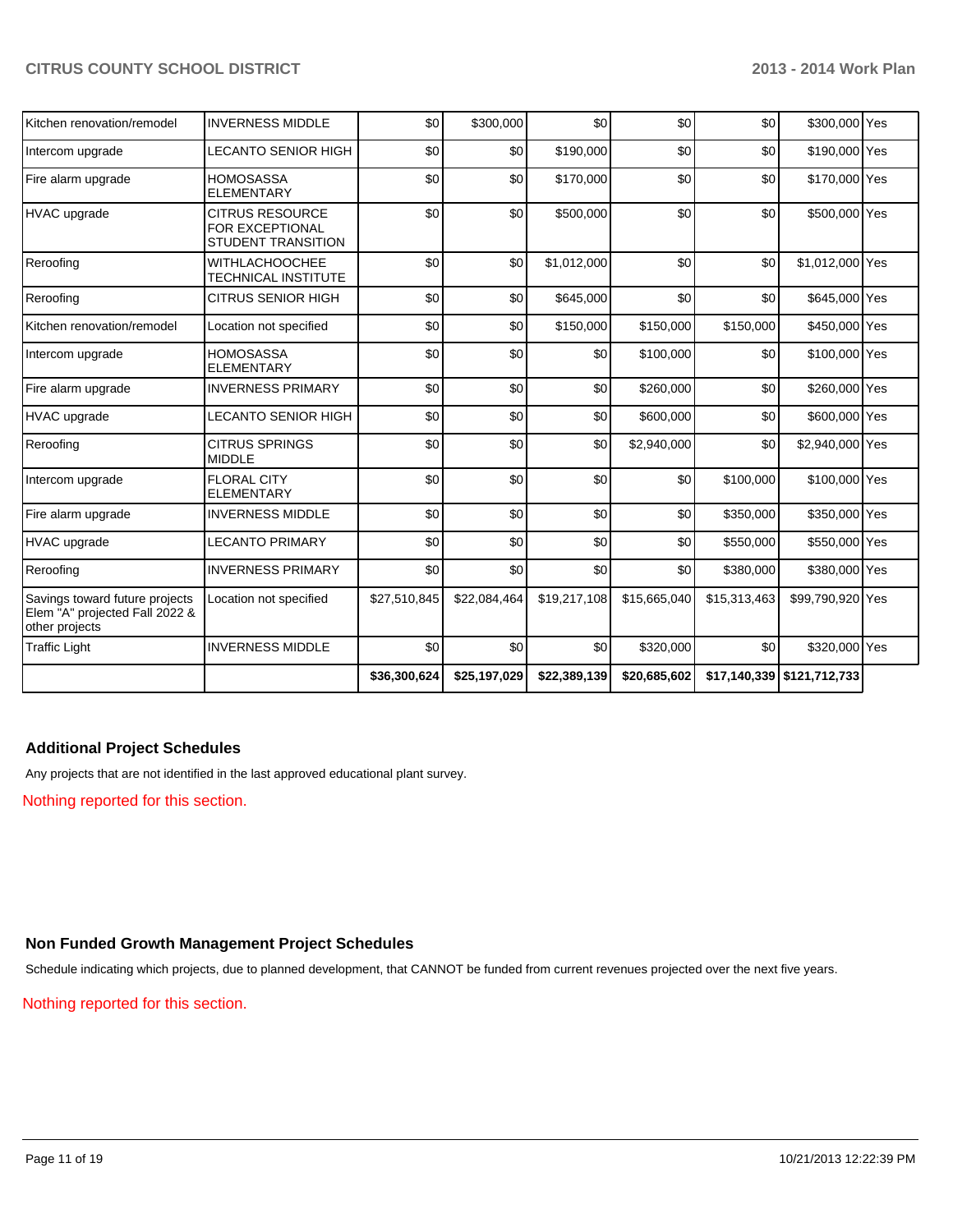# **Tracking**

# **Capacity Tracking**

| Location                                                        | $2013 -$<br>2014 Satis.<br>Stu. Sta. | Actual<br>$2013 -$<br><b>2014 FISH</b><br>Capacity | Actual<br>$2012 -$<br>2013<br><b>COFTE</b> | # Class<br>Rooms | Actual<br>Average<br>$2013 -$<br>2014 Class<br><b>Size</b> | Actual<br>$2013 -$<br>2014<br><b>Utilization</b> | <b>New</b><br>Stu.<br>Capacity | <b>New</b><br>Rooms to<br>be<br>Added/Re<br>moved | Projected<br>$2017 -$<br>2018<br><b>COFTE</b> | Projected<br>$2017 -$<br>2018<br><b>Utilization</b> | Projected<br>$2017 -$<br>2018 Class<br><b>Size</b> |
|-----------------------------------------------------------------|--------------------------------------|----------------------------------------------------|--------------------------------------------|------------------|------------------------------------------------------------|--------------------------------------------------|--------------------------------|---------------------------------------------------|-----------------------------------------------|-----------------------------------------------------|----------------------------------------------------|
| PLEASANT GROVE<br><b>ELEMENTARY</b>                             | 757                                  | 757                                                | 733                                        | 40               | 18                                                         | 97.00 %                                          | $\Omega$                       | $\Omega$                                          | 704                                           | 93.00 %                                             | 18                                                 |
| <b>CITRUS SENIOR HIGH</b>                                       | 1,833                                | 1,741                                              | 1,504                                      | 75               | 20                                                         | 86.00 %                                          | $\Omega$                       | $\Omega$                                          | 1,315                                         | 76.00 %                                             | 18                                                 |
| <b>INVERNESS PRIMARY</b>                                        | 784                                  | 784                                                | 658                                        | 42               | 16                                                         | 84.00 %                                          | $\Omega$                       | $\Omega$                                          | 661                                           | 84.00%                                              | 16                                                 |
| <b>INVERNESS MIDDLE</b>                                         | 1,481                                | 1,332                                              | 1,015                                      | 63               | 16                                                         | 76.00 %                                          | $\Omega$                       | $\overline{0}$                                    | 971                                           | 73.00 %                                             | 15                                                 |
| <b>FLORAL CITY</b><br><b>ELEMENTARY</b>                         | 497                                  | 497                                                | 345                                        | 26               | 13                                                         | 69.00 %                                          | $\Omega$                       | $\overline{0}$                                    | 375                                           | 75.00 %                                             | 14                                                 |
| <b>HOMOSASSA</b><br><b>ELEMENTARY</b>                           | 412                                  | 412                                                | 291                                        | 22               | 13                                                         | 71.00 %                                          | $\Omega$                       | $\Omega$                                          | 334                                           | 81.00%                                              | 15                                                 |
| <b>FOREST RIDGE</b><br><b>ELEMENTARY</b>                        | 759                                  | 759                                                | 699                                        | 41               | 17                                                         | 92.00 %                                          | $\Omega$                       | $\Omega$                                          | 730                                           | 96.00 %                                             | 18                                                 |
| <b>RENAISSANCE CENTER</b>                                       | 266                                  | 266                                                | 80                                         | 15               | 5                                                          | 30.00 %                                          | $\Omega$                       | $\mathbf 0$                                       | 77                                            | 29.00 %                                             | 5                                                  |
| <b>CENTRAL RIDGE</b><br><b>ELEMENTARY SCHOOL</b>                | 810                                  | 810                                                | 752                                        | 44               | 17                                                         | 93.00 %                                          | $\Omega$                       | $\Omega$                                          | 710                                           | 88.00 %                                             | 16                                                 |
| <b>LECANTO SENIOR HIGH</b>                                      | 1,825                                | 1,733                                              | 1,651                                      | 75               | 22                                                         | 95.00 %                                          | $\Omega$                       | $\overline{0}$                                    | 1,315                                         | 76.00%                                              | 18                                                 |
| <b>HERNANDO</b><br><b>ELEMENTARY</b>                            | 754                                  | 754                                                | 648                                        | 39               | 17                                                         | 86.00 %                                          | $\Omega$                       | $\overline{0}$                                    | 602                                           | 80.00%                                              | 15                                                 |
| <b>CITRUS SPRINGS</b><br><b>ELEMENTARY</b>                      | 810                                  | 810                                                | 683                                        | 44               | 16                                                         | 84.00 %                                          | $-54$                          | $\Omega$                                          | 656                                           | 87.00 %                                             | 15                                                 |
| <b>ROCK CRUSHER</b><br><b>ELEMENTARY</b>                        | 699                                  | 699                                                | 600                                        | 37               | 16                                                         | 86.00 %                                          | $\Omega$                       | $\mathbf 0$                                       | 710                                           | 102.00%                                             | 19                                                 |
| <b>CITRUS SPRINGS</b><br><b>MIDDLE</b>                          | 964                                  | 867                                                | 766                                        | 42               | 18                                                         | 88.00 %                                          | 0                              | $\mathbf 0$                                       | 720                                           | 83.00 %                                             | 17                                                 |
| <b>CITRUS RESOURCE</b><br>FOR EXCEPTIONAL<br>STUDENT TRANSITION | 304                                  | 304                                                | 123                                        | 25               | 5 <sub>1</sub>                                             | 41.00%                                           | $\Omega$                       | $\Omega$                                          | 117                                           | 38.00 %                                             | 5                                                  |
| <b>CRYSTAL RIVER</b><br><b>MIDDLE</b>                           | 1,329                                | 1,196                                              | 807                                        | 57               | 14                                                         | 67.00 %                                          | $\Omega$                       | $\Omega$                                          | 751                                           | 63.00 %                                             | 13                                                 |
| <b>CRYSTAL RIVER</b><br><b>PRIMARY</b>                          | 651                                  | 651                                                | 568                                        | 35               | 16                                                         | 87.00 %                                          | $\Omega$                       | $\Omega$                                          | 614                                           | 94.00%                                              | 18                                                 |
| <b>CRYSTAL RIVER</b><br><b>SENIOR HIGH</b>                      | 1,530                                | 1,453                                              | 1,193                                      | 65               | 18                                                         | 82.00 %                                          | $\Omega$                       | $\overline{0}$                                    | 1,127                                         | 78.00 %                                             | 17                                                 |
| <b>WITHLACHOOCHEE</b><br><b>TECHNICAL INSTITUTE</b>             | 663                                  | 795                                                | 58                                         | 39               | $\mathbf{1}$                                               | 7.00 %                                           | $\Omega$                       | $\overline{0}$                                    | 54                                            | 7.00 %                                              | $\mathbf{1}$                                       |
| <b>LECANTO PRIMARY</b>                                          | 862                                  | 862                                                | 746                                        | 46               | 16                                                         | 87.00 %                                          | $\overline{0}$                 | $\mathbf 0$                                       | 730                                           | 85.00 %                                             | 16                                                 |
| <b>LECANTO MIDDLE</b>                                           | 956                                  | 860                                                | 741                                        | 40               | 19                                                         | 86.00 %                                          | $\Omega$                       | $\Omega$                                          | 689                                           | 80.00 %                                             | 17                                                 |
|                                                                 | 18,946                               | 18,342                                             | 14,661                                     | 912              | 16                                                         | 79.93 %                                          | $-54$                          | $\mathbf 0$                                       | 13,962                                        | 76.35%                                              | 15                                                 |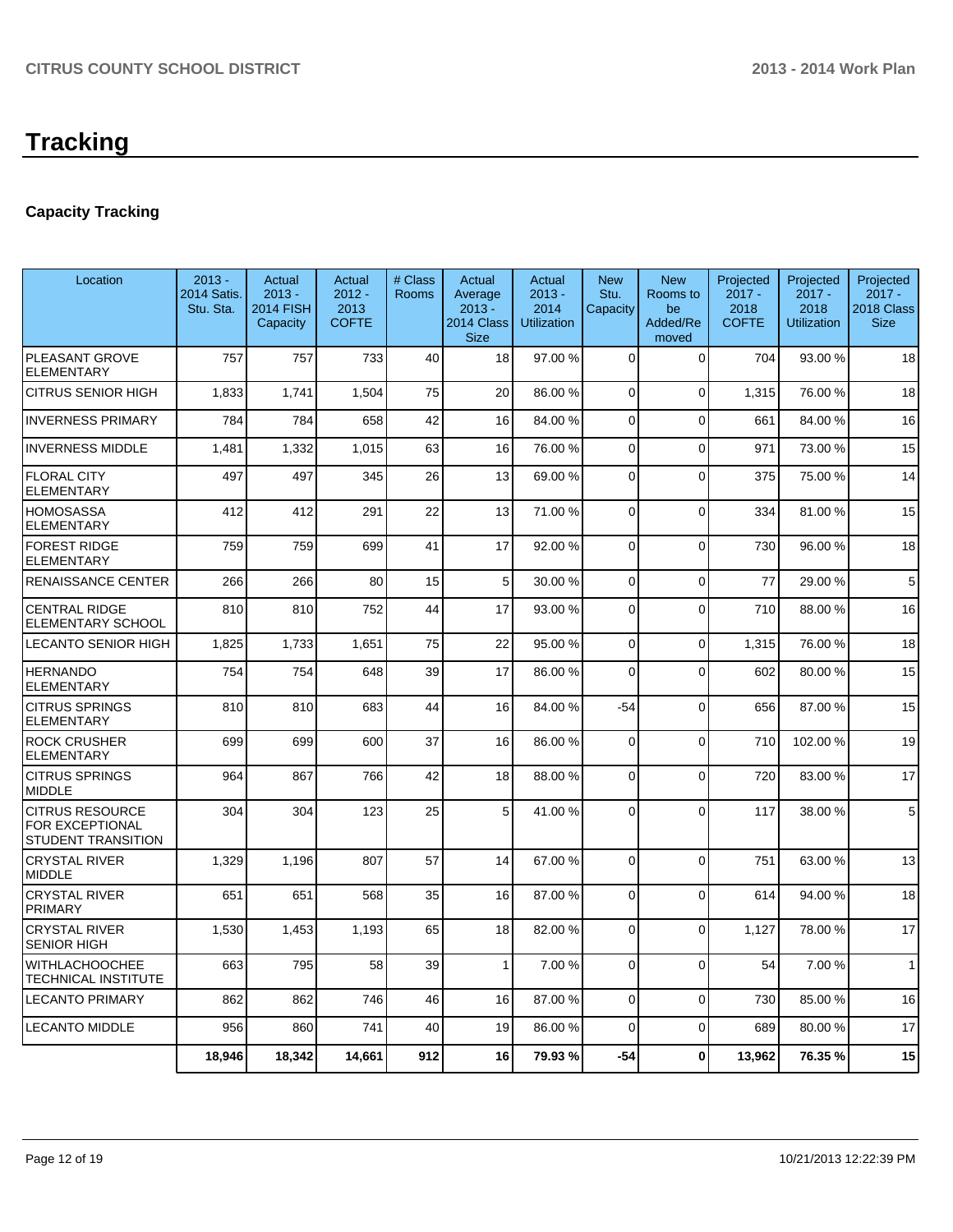The COFTE Projected Total (13,962) for 2017 - 2018 must match the Official Forecasted COFTE Total (13,962 ) for 2017 - 2018 before this section can be completed. In the event that the COFTE Projected Total does not match the Official forecasted COFTE, then the Balanced Projected COFTE Table should be used to balance COFTE.

|                                 | 13,962 |  |  |  |  |  |
|---------------------------------|--------|--|--|--|--|--|
| High (9-12)                     | 3,923  |  |  |  |  |  |
| Middle (4-8)                    | 5,477  |  |  |  |  |  |
| Elementary (PK-3)               | 4,562  |  |  |  |  |  |
| Projected COFTE for 2017 - 2018 |        |  |  |  |  |  |

| <b>Grade Level Type</b> | <b>Balanced Projected</b><br>COFTE for 2017 - 2018 |
|-------------------------|----------------------------------------------------|
| Elementary (PK-3)       |                                                    |
| Middle (4-8)            |                                                    |
| High (9-12)             |                                                    |
|                         | 13,962                                             |

### **Relocatable Replacement**

Number of relocatable classrooms clearly identified and scheduled for replacement in the school board adopted financially feasible 5-year district work program.

| Location                                 | $2013 - 2014$ | 2014 - 2015 | $2015 - 2016$ | $2016 - 2017$ | 2017 - 2018 | Year 5 Total |
|------------------------------------------|---------------|-------------|---------------|---------------|-------------|--------------|
| <b>Total Relocatable Replacements: I</b> |               |             |               |               |             |              |

### **Charter Schools Tracking**

Information regarding the use of charter schools.

| Location-Type                                                  | # Relocatable<br>units or<br>permanent<br><b>classrooms</b> | Owner       | Year Started or<br>Scheduled | Student<br><b>Stations</b> | <b>Students</b><br>Enrolled | Years in<br>Contract | <b>Total Charter</b><br><b>Students</b><br>projected for<br>2017 - 2018 |
|----------------------------------------------------------------|-------------------------------------------------------------|-------------|------------------------------|----------------------------|-----------------------------|----------------------|-------------------------------------------------------------------------|
| Crystal River HS - Academy of<br><b>IEnvironmental Science</b> |                                                             | 6 MUNICIPAL | 1999                         | 134 <sup>1</sup>           | 98                          | 15 <sub>l</sub>      | 134                                                                     |
|                                                                |                                                             |             |                              | 134 l                      | 98 I                        |                      | 134                                                                     |

## **Special Purpose Classrooms Tracking**

The number of classrooms that will be used for certain special purposes in the current year, by facility and type of classroom, that the district will, 1), not use for educational purposes, and 2), the co-teaching classrooms that are not open plan classrooms and will be used for educational purposes.

| School                                 | School Type | $\parallel$ # of Elementary $\parallel$ # of Middle 4-8 $\parallel$ # of High 9-12<br><b>I</b> K-3 Classrooms I | <b>Classrooms</b> | <b>Classrooms</b> | # of $ESE$<br><b>Classrooms</b> | # of Combo<br><b>Classrooms</b> | Total<br><b>Classrooms</b> |
|----------------------------------------|-------------|-----------------------------------------------------------------------------------------------------------------|-------------------|-------------------|---------------------------------|---------------------------------|----------------------------|
| <b>Total Educational Classrooms: I</b> |             |                                                                                                                 |                   |                   | OΙ                              | 0                               | 0                          |

| School                            | School Type | # of Elementary<br>K-3 Classrooms | # of Middle 4-8<br><b>Classrooms</b> | # of High $9-12$<br><b>Classrooms</b> | # of $ESE$<br>Classrooms | # of Combo<br><b>Classrooms</b> | Total<br><b>Classrooms</b> |
|-----------------------------------|-------------|-----------------------------------|--------------------------------------|---------------------------------------|--------------------------|---------------------------------|----------------------------|
| IINVERNESS PRIMARY                | Co-Teaching |                                   |                                      |                                       |                          |                                 | 51                         |
| IINVERNESS MIDDLE                 | Co-Teaching |                                   |                                      |                                       |                          |                                 | 10 <sup>1</sup>            |
| LECANTO SENIOR HIGH               | Co-Teaching |                                   |                                      |                                       |                          |                                 | 3                          |
| <b>ICITRUS SPRINGS ELEMENTARY</b> | Co-Teaching |                                   |                                      |                                       |                          |                                 |                            |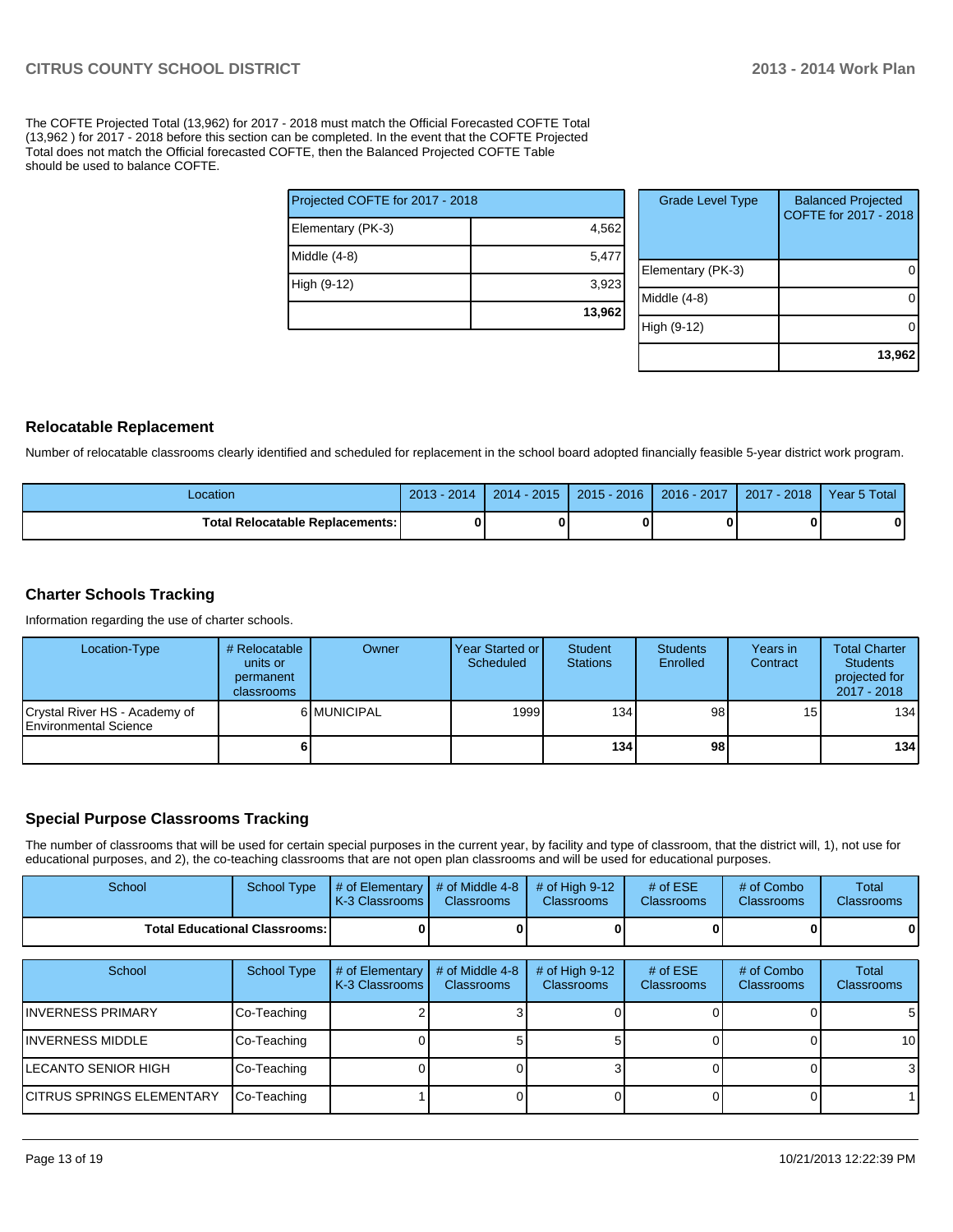| <b>ROCK CRUSHER ELEMENTARY</b>       | Co-Teaching |    |  |    |
|--------------------------------------|-------------|----|--|----|
| CENTRAL RIDGE ELEMENTARY<br>ISCHOOL  | Co-Teaching |    |  | 61 |
| <b>Total Co-Teaching Classrooms:</b> |             | 12 |  | 29 |

### **Infrastructure Tracking**

**Necessary offsite infrastructure requirements resulting from expansions or new schools. This section should include infrastructure information related to capacity project schedules and other project schedules (Section 4).**

Off site infrastructure is limited to improvements associated with the future elementary school site. An Interlocal Agreement with the Board of County Commissioners has been executed to address transportation improvements for the proposed elementary school in the context of County roadway improvements.

**Proposed location of planned facilities, whether those locations are consistent with the comprehensive plans of all affected local governments, and recommendations for infrastructure and other improvements to land adjacent to existing facilities. Provisions of 1013.33(12), (13) and (14) and 1013.36 must be addressed for new facilities planned within the 1st three years of the plan (Section 5).**

Pine Ridge Area School Site / CR-486 Improvements

**Consistent with Comp Plan?** Yes

### **Net New Classrooms**

The number of classrooms, by grade level and type of construction, that were added during the last fiscal year.

| List the net new classrooms added in the 2012 - 2013 fiscal year. |                                                                                                                                                         |                                   |                                |                                                                        | Ivear.                       | Llist the net new classrooms to be added in the 2013 - 2014 fiscal |                                |                        |
|-------------------------------------------------------------------|---------------------------------------------------------------------------------------------------------------------------------------------------------|-----------------------------------|--------------------------------|------------------------------------------------------------------------|------------------------------|--------------------------------------------------------------------|--------------------------------|------------------------|
|                                                                   | "Classrooms" is defined as capacity carrying classrooms that are added to increase<br>capacity to enable the district to meet the Class Size Amendment. |                                   |                                | Totals for fiscal year 2013 - 2014 should match totals in Section 15A. |                              |                                                                    |                                |                        |
| Location                                                          | $2012 - 2013$ #<br>Permanent                                                                                                                            | $2012 - 2013$ #<br><b>Modular</b> | $2012 - 2013$ #<br>Relocatable | $2012 - 2013$<br>Total                                                 | $2013 - 2014$ #<br>Permanent | $2013 - 2014$ #<br><b>Modular</b>                                  | $2013 - 2014$ #<br>Relocatable | $2013 - 2014$<br>Total |
| Elementary (PK-3)                                                 |                                                                                                                                                         |                                   |                                |                                                                        |                              |                                                                    |                                | 0                      |
| Middle (4-8)                                                      |                                                                                                                                                         |                                   |                                |                                                                        |                              |                                                                    |                                | 0                      |
| High (9-12)                                                       |                                                                                                                                                         |                                   |                                |                                                                        |                              |                                                                    |                                | 0                      |
|                                                                   |                                                                                                                                                         |                                   |                                |                                                                        |                              |                                                                    |                                | 0                      |

### **Relocatable Student Stations**

Number of students that will be educated in relocatable units, by school, in the current year, and the projected number of students for each of the years in the workplan.

| <b>Site</b>                        | $2013 - 2014$ | $2014 - 2015$ | $2015 - 2016$ | 2016 - 2017 | 2017 - 2018 | 5 Year Average |
|------------------------------------|---------------|---------------|---------------|-------------|-------------|----------------|
| CRYSTAL RIVER PRIMARY              |               |               |               |             |             | $\Omega$       |
| ICRYSTAL RIVER SENIOR HIGH         |               |               |               |             |             | $\Omega$       |
| WITHLACHOOCHEE TECHNICAL INSTITUTE |               |               |               |             |             | 0              |
| <b>LECANTO PRIMARY</b>             |               |               |               |             |             | $\Omega$       |
| <b>LECANTO MIDDLE</b>              |               |               |               |             |             | $\Omega$       |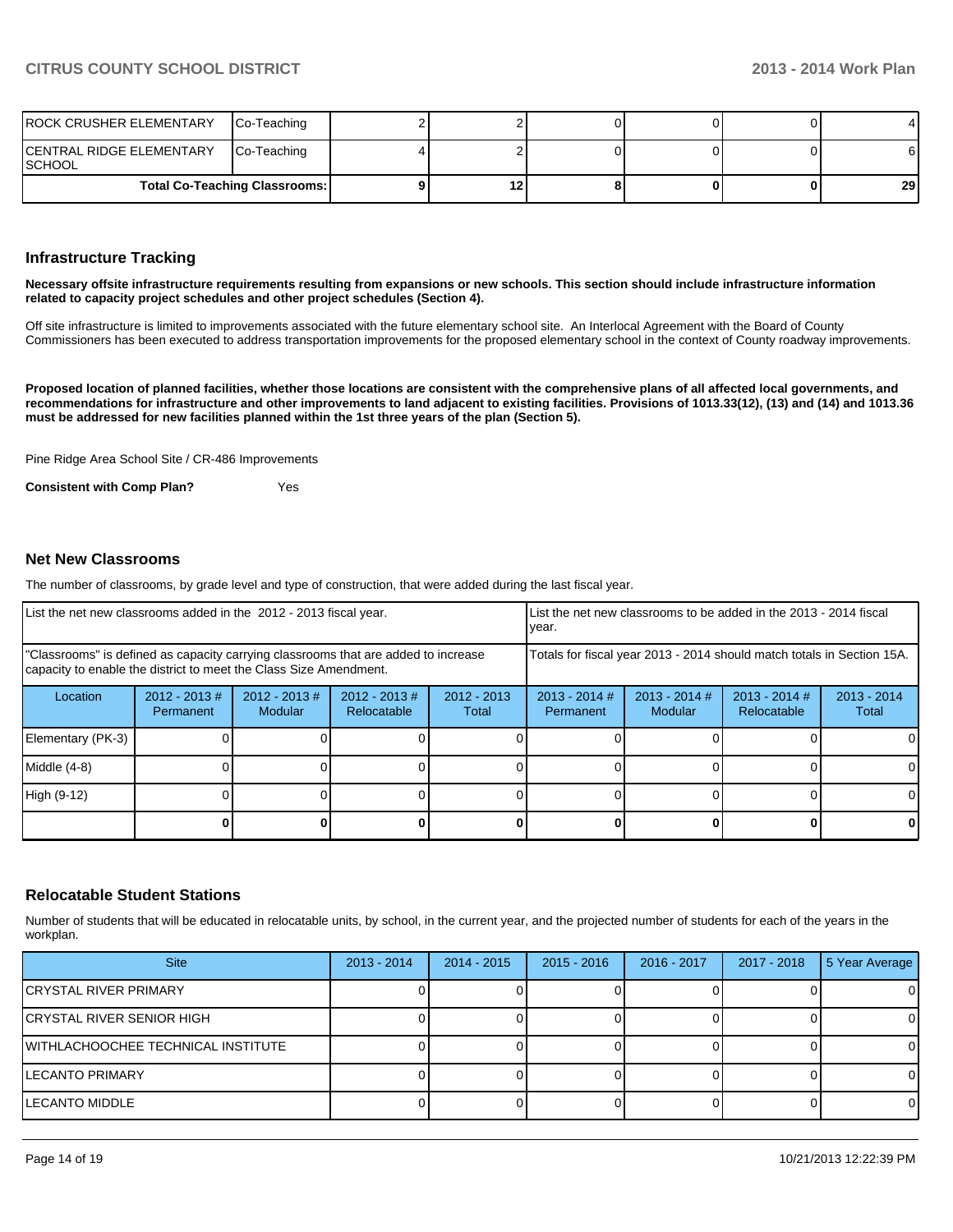| LECANTO SENIOR HIGH                                            | 0        | 0        | <sup>0</sup> | $\Omega$ | $\Omega$ | $\overline{0}$ |
|----------------------------------------------------------------|----------|----------|--------------|----------|----------|----------------|
| HERNANDO ELEMENTARY                                            | 0        | $\Omega$ | 0            | 0        | $\Omega$ | $\overline{0}$ |
| <b>CITRUS SPRINGS ELEMENTARY</b>                               | 54       | 54       | $\Omega$     | 0        | 0        | 22             |
| IROCK CRUSHER ELEMENTARY                                       | $\Omega$ | $\Omega$ | ∩            | 0        | $\Omega$ | $\Omega$       |
| ICITRUS SPRINGS MIDDLE                                         | 0        | 0        | ∩            | 0        | $\Omega$ | $\overline{0}$ |
| <b>ICITRUS RESOURCE FOR EXCEPTIONAL</b><br>ISTUDENT TRANSITION | 0        | $\Omega$ | O            | U        | $\Omega$ | $\overline{0}$ |
| FOREST RIDGE ELEMENTARY                                        | $\Omega$ | $\Omega$ | <sup>0</sup> | 0        | $\Omega$ | $\overline{0}$ |
| <b>RENAISSANCE CENTER</b>                                      | 0        | $\Omega$ | 0            | 0        | $\Omega$ | $\overline{0}$ |
| ICENTRAL RIDGE ELEMENTARY SCHOOL                               | 0        | $\Omega$ | $\Omega$     | 0        | $\Omega$ | $\overline{0}$ |
| IPLEASANT GROVE ELEMENTARY                                     | 22       | 22       | 22           | 22       | 22       | 22             |
| ICITRUS SENIOR HIGH                                            | 0        | $\Omega$ | n            | 0        | $\Omega$ | $\overline{0}$ |
| IINVERNESS PRIMARY                                             | $\Omega$ | $\Omega$ | ∩            | 0        | $\Omega$ | $\overline{0}$ |
| <b>IINVERNESS MIDDLE</b>                                       | $\Omega$ | $\Omega$ | 0            | 0        | $\Omega$ | $\Omega$       |
| FLORAL CITY ELEMENTARY                                         | 79       | 79       | 79           | 79       | 79       | 79             |
| HOMOSASSA ELEMENTARY                                           | $\Omega$ | $\Omega$ | 0            | $\Omega$ | $\Omega$ | $\overline{0}$ |
| İCRYSTAL RIVER MIDDLE                                          | $\Omega$ | $\Omega$ | $\Omega$     | $\Omega$ | $\Omega$ | $\overline{0}$ |
| Totals for CITRUS COUNTY SCHOOL DISTRICT                       |          |          |              |          |          |                |
| Total students in relocatables by year.                        | 155      | 155      | 101          | 101      | 101      | 123            |

| TULCI STUDENTS IN FERROLLATORS DV VEGIT.          |        | וטעו   | 1 V I I | 1 V I I       | 1 V I I |        |
|---------------------------------------------------|--------|--------|---------|---------------|---------|--------|
| Total number of COFTE students projected by year. | 14,381 | 14.146 | 14,034  | 13.979        | 13.962  | 14,100 |
| Percent in relocatables by year.                  | ໍ%.    | %۱     | ' %I    | $\frac{1}{6}$ | ຶ% ເ    | 1 %    |
|                                                   |        |        |         |               |         |        |

## **Leased Facilities Tracking**

Exising leased facilities and plans for the acquisition of leased facilities, including the number of classrooms and student stations, as reported in the educational plant survey, that are planned in that location at the end of the five year workplan.

| Location                          | # of Leased<br>Classrooms 2013 - I<br>2014 | <b>FISH Student</b><br><b>Stations</b> | Owner                | # of Leased<br>l Classrooms 2017 - I<br>2018 | <b>FISH Student</b><br><b>Stations</b> |
|-----------------------------------|--------------------------------------------|----------------------------------------|----------------------|----------------------------------------------|----------------------------------------|
| <b>ICITRUS SPRINGS ELEMENTARY</b> |                                            |                                        | 54 M Space           |                                              | 54                                     |
| <b>IFLORAL CITY ELEMENTARY</b>    |                                            |                                        | 79 William Scottsman |                                              | 79 I                                   |
|                                   |                                            | 133 l                                  |                      | 8                                            | 133                                    |

# **Failed Standard Relocatable Tracking**

Relocatable units currently reported by school, from FISH, and the number of relocatable units identified as 'Failed Standards'.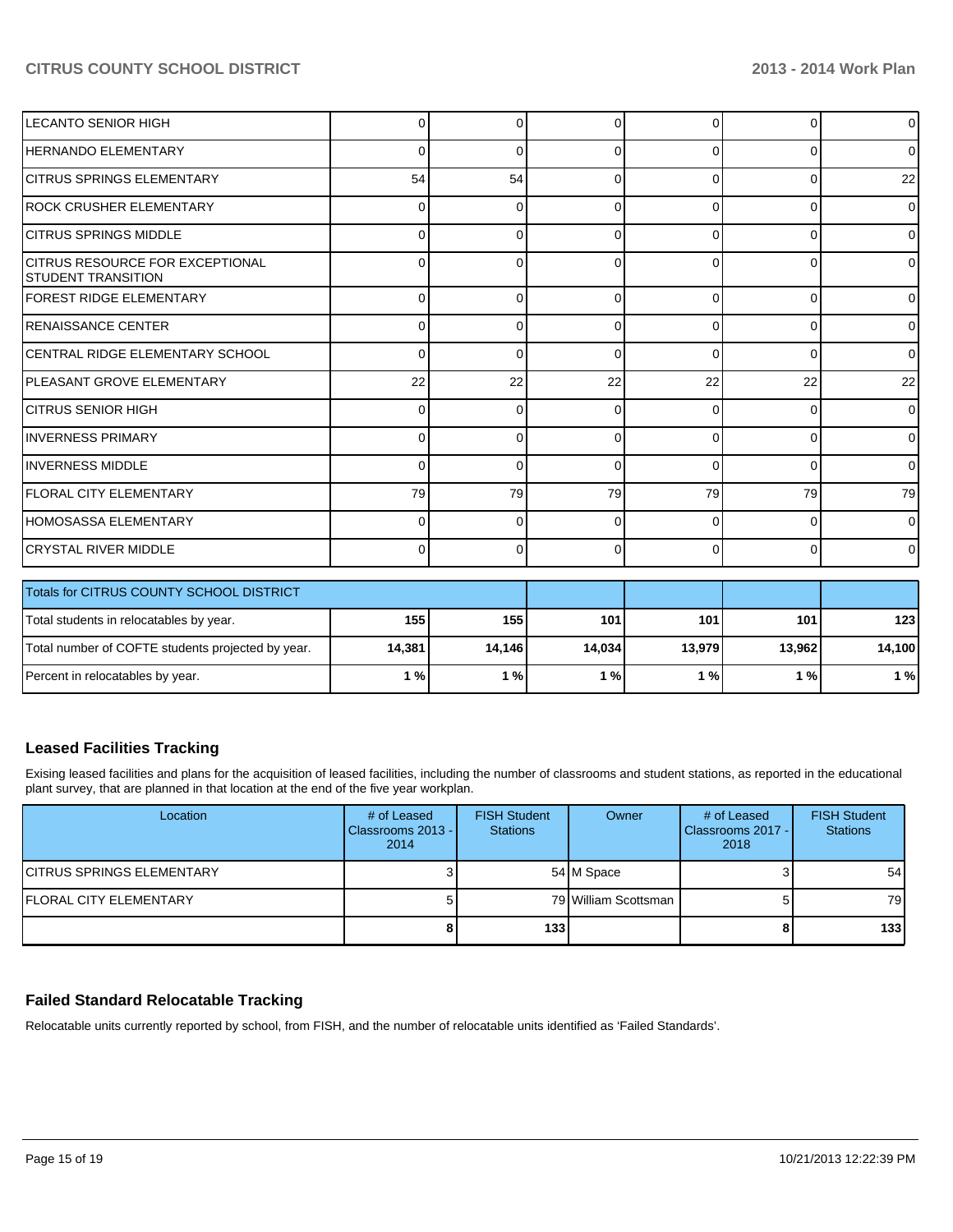Nothing reported for this section.

# **Planning**

### **Class Size Reduction Planning**

**Plans approved by the school board that reduce the need for permanent student stations such as acceptable school capacity levels, redistricting, busing, year-round schools, charter schools, magnet schools, public-private partnerships, multitrack scheduling, grade level organization, block scheduling, or other alternatives.**

The School District plans to minimize the need for additional full time student stations by reviewing facility capacity and utilization at the District level on an annual basis and implementing the necessary steps to maximumize the efficiency of classroom space. Attendance boundary changes and/or new construction will be used to address student population growth. Financing from impact fees and/ proportionate share agreements may be used to accelerate construction to meet the demands of a particular residential development.

### **School Closure Planning**

**Plans for the closure of any school, including plans for disposition of the facility or usage of facility space, and anticipated revenues.**

No school closures are planned at this time.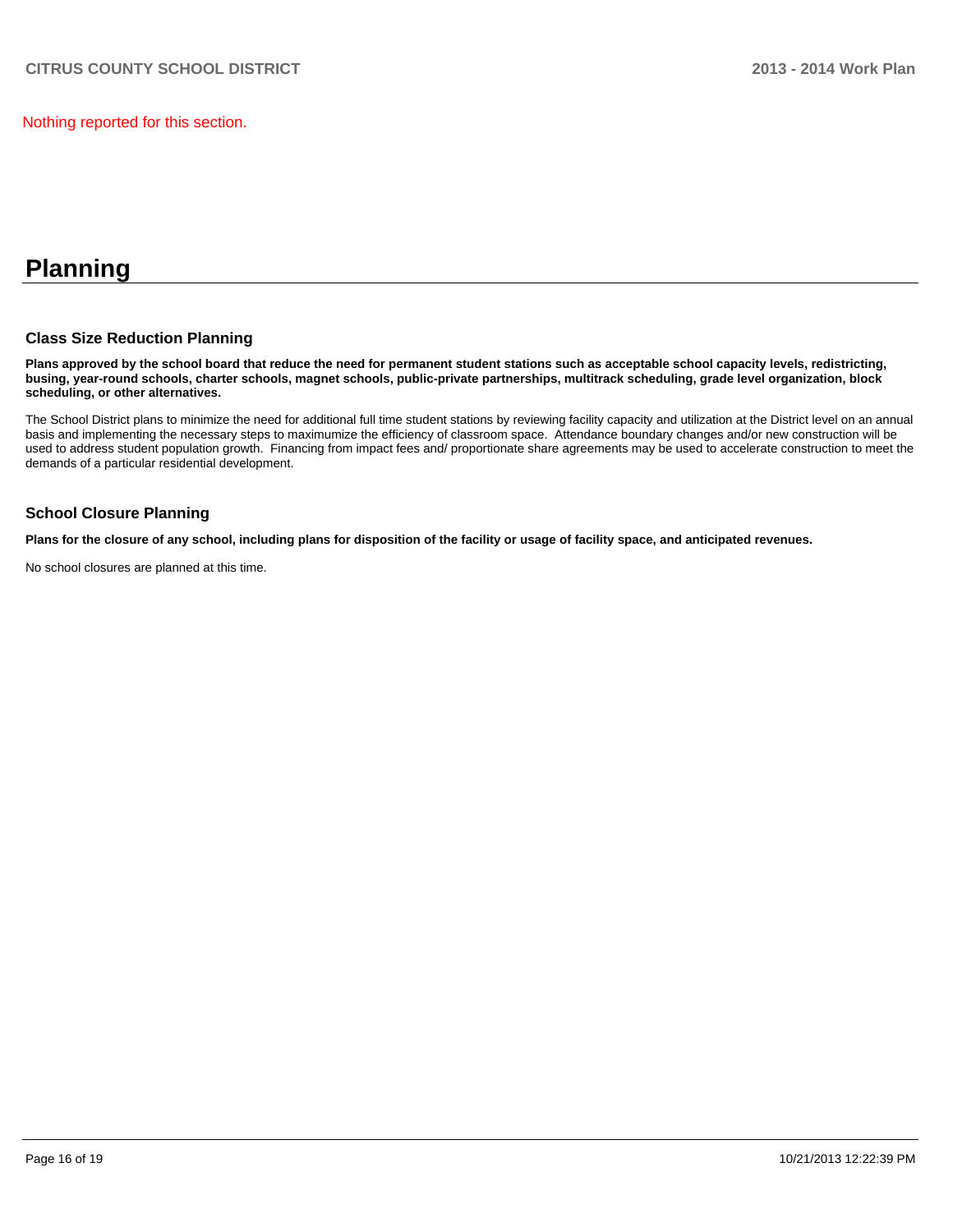# **Long Range Planning**

### **Ten-Year Maintenance**

District projects and locations regarding the projected need for major renovation, repair, and maintenance projects within the district in years 6-10 beyond the projects plans detailed in the five years covered by the work plan.

| Project                                                | 2017 - 2018 / 2022 - 2023<br><b>Projected Cost</b> |
|--------------------------------------------------------|----------------------------------------------------|
| Renovation front office area /media center /classrooms | \$10,000,000                                       |
| Renovation office areas, classrooms and gym            | \$12,000,000                                       |
| Renovation classrooms, office and media                | \$10,000,000                                       |
| Interior renovations to classrooms and office areas    | \$6,000,000                                        |
|                                                        | \$38,000,000                                       |

## **Ten-Year Capacity**

Schedule of capital outlay projects projected to ensure the availability of satisfactory student stations for the projected student enrollment in K-12 programs for the future 5 years beyond the 5-year district facilities work program.

| Project        | Location, Community, Quadrant or other<br>general location             | 2017 - 2018 / 2022 - 2023<br><b>Projected Cost</b> |
|----------------|------------------------------------------------------------------------|----------------------------------------------------|
| Elementary "A" | Pine Ridge Community - 4255 W Norvell<br>Bryant Hwy. Lecanto, FL 34461 | \$29,000,000                                       |
|                |                                                                        | \$29,000,000                                       |

# **Ten-Year Planned Utilization**

Schedule of planned capital outlay projects identifying the standard grade groupings, capacities, and planned utilization rates of future educational facilities of the district for both permanent and relocatable facilities.

| <b>Grade Level Projections</b>  | <b>FISH</b><br><b>Student</b><br><b>Stations</b> | <b>Actual 2012 -</b><br>2013 FISH<br>Capacity | Actual<br>$2012 -$<br>2013<br><b>COFTE</b> | Actual 2012 - 2013<br>Utilization | Actual 2013 - 2014 / 2022 - 2023 new<br>Student Capacity to be added/removed | Projected 2022<br><b>2023 COFTE</b> | Projected 2022 -<br>2023 Utilization |
|---------------------------------|--------------------------------------------------|-----------------------------------------------|--------------------------------------------|-----------------------------------|------------------------------------------------------------------------------|-------------------------------------|--------------------------------------|
| Elementary - District<br>Totals | 7,795                                            | 7,795                                         | 6,724.23                                   | 86.26 %                           | 810                                                                          | 7,811                               | 90.77 %                              |
| Middle - District Totals        | 4.730                                            | 4,255                                         | 3.327.44                                   | 78.19 %                           |                                                                              | 3.404                               | 80.00 %                              |
| High - District Totals          | 5.188                                            | 4.927                                         | 4.348.05                                   | 88.25 %                           |                                                                              | 3.977                               | 80.72 %                              |
| Other - ESE, etc                | 1.263                                            | 1.365                                         | 260.95                                     | 19.12 %                           |                                                                              | 255                                 | 18.68%                               |
|                                 | 18,976                                           | 18,342                                        | 14,660.67                                  | 79.93 %                           | 810                                                                          | 15,447                              | 80.65 %                              |

**Combination schools are included with the middle schools for student stations, capacity, COFTE and utilization purposes because these facilities all have a 90% utilization factor. Use this space to explain or define the grade groupings for combination schools.**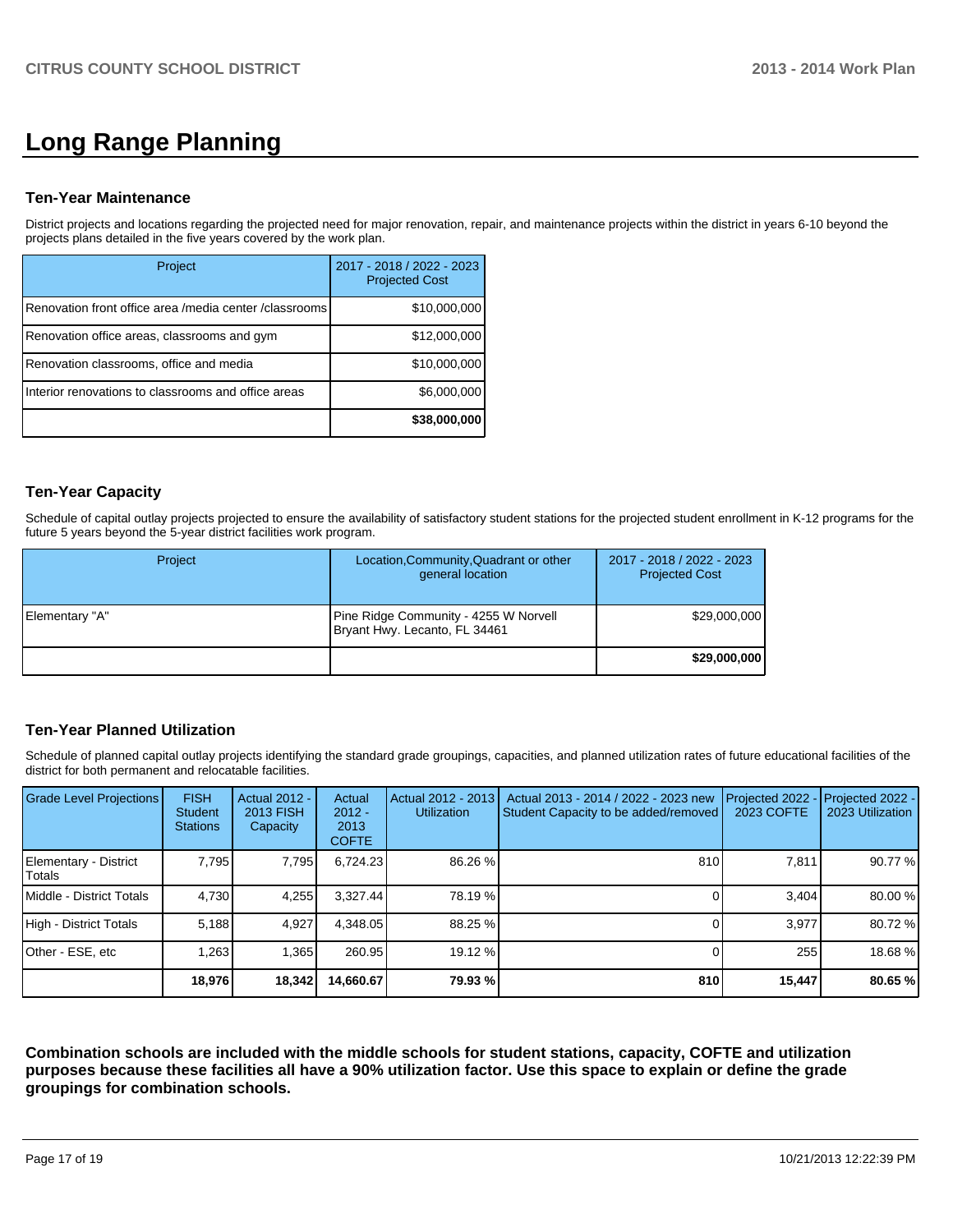No combination schools are projected at this time.

### **Ten-Year Infrastructure Planning**

#### **Proposed Location of Planned New, Remodeled, or New Additions to Facilities in 06 thru 10 out years (Section 28).**

Infrastructure improvements (Traffic Light/ Water/ Sewer)for 810 Student Station Elementary School in the Pine Ridge / CR-486 Area.

Plans for closure of any school, including plans for disposition of the facility or usage of facility space, and anticipated revenues in the 06 thru 10 out **years (Section 29).**

No school closures are projected at this time.

### **Twenty-Year Maintenance**

District projects and locations regarding the projected need for major renovation, repair, and maintenance projects within the district in years 11-20 beyond the projects plans detailed in the five years covered by the work plan.

| Project                                                                       | 2022 - 2023 / 2032 - 2033 Projected Cost |
|-------------------------------------------------------------------------------|------------------------------------------|
| Painting, HVAC, roof repairs, flooring, site work,<br>plumbing and electrical | \$60,000,000                             |
|                                                                               | \$60,000,000                             |

# **Twenty-Year Capacity**

Schedule of capital outlay projects projected to ensure the availability of satisfactory student stations for the projected student enrollment in K-12 programs for the future 11-20 years beyond the 5-year district facilities work program.

| Project                                                                              | Location, Community, Quadrant or other<br>general location | 2022 - 2023 / 2032 - 2033<br><b>Projected Cost</b> |
|--------------------------------------------------------------------------------------|------------------------------------------------------------|----------------------------------------------------|
| Floral City Elementary Expansion (core capacity and<br>classrooms in phased project) | <b>Floral City Community</b>                               | \$22,000,000                                       |
| Elemenary "B" or Combination School                                                  | TBD                                                        | \$29,000,000                                       |
|                                                                                      |                                                            | \$51,000,000                                       |

### **Twenty-Year Planned Utilization**

Schedule of planned capital outlay projects identifying the standard grade groupings, capacities, and planned utilization rates of future educational facilities of the district for both permanent and relocatable facilities.

| <b>Grade Level Projections</b>  | <b>FISH</b><br><b>Student</b><br><b>Stations</b> | Actual 2012 -<br>2013 FISH<br>Capacity | Actual<br>$2012 -$<br>2013<br><b>COFTE</b> | <b>Utilization</b> | Actual 2012 - 2013   Actual 2013 - 2014 / 2032 - 2033 new<br>Student Capacity to be added/removed   2033 COFTE | Projected 2032 - Projected 2032 - | 2033 Utilization |
|---------------------------------|--------------------------------------------------|----------------------------------------|--------------------------------------------|--------------------|----------------------------------------------------------------------------------------------------------------|-----------------------------------|------------------|
| Elementary - District<br>Totals | 7.795                                            | 7.795                                  | 6.724.23                                   | 86.26 %            | 1.933                                                                                                          | 10.652                            | 109.50 %         |
| Middle - District Totals        | 4,730                                            | 4.255                                  | 3.327.44                                   | 78.19 %            |                                                                                                                | 4.642                             | 109.10 %         |